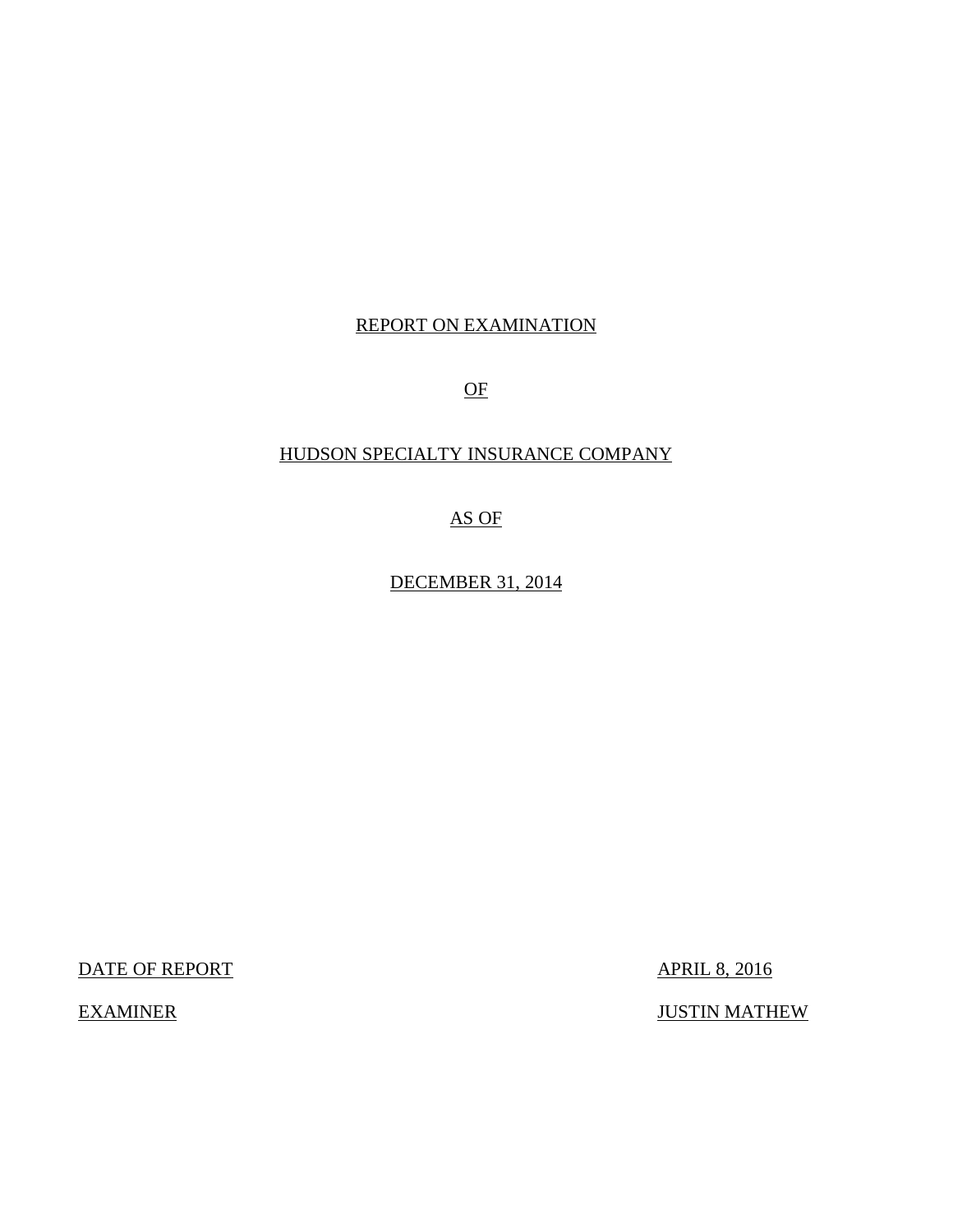# TABLE OF CONTENTS

| ITEM NO. |                                                                                                                                                                      | PAGE NO.                                   |
|----------|----------------------------------------------------------------------------------------------------------------------------------------------------------------------|--------------------------------------------|
| 1.       | Scope of Examination                                                                                                                                                 | $\mathbf{2}$                               |
| 2.       | <b>Description of Company</b>                                                                                                                                        | 3                                          |
| 3.       | A. Management<br>B. Territory and plan of operation<br>C. Reinsurance<br>D. Holding company system<br>E. Significant operating ratios<br><b>Financial Statements</b> | 5<br>6<br>$\overline{7}$<br>14<br>18<br>19 |
|          | A. Balance sheet<br><b>B.</b> Statement of Income<br>C. Capital and surplus                                                                                          | 19<br>21<br>22                             |
| 4.       | Losses and loss adjustment expenses                                                                                                                                  | 23                                         |
| 5.       | Compliance with prior report on examination                                                                                                                          | 24                                         |
| 6.       | Summary of comments and recommendations                                                                                                                              | 25                                         |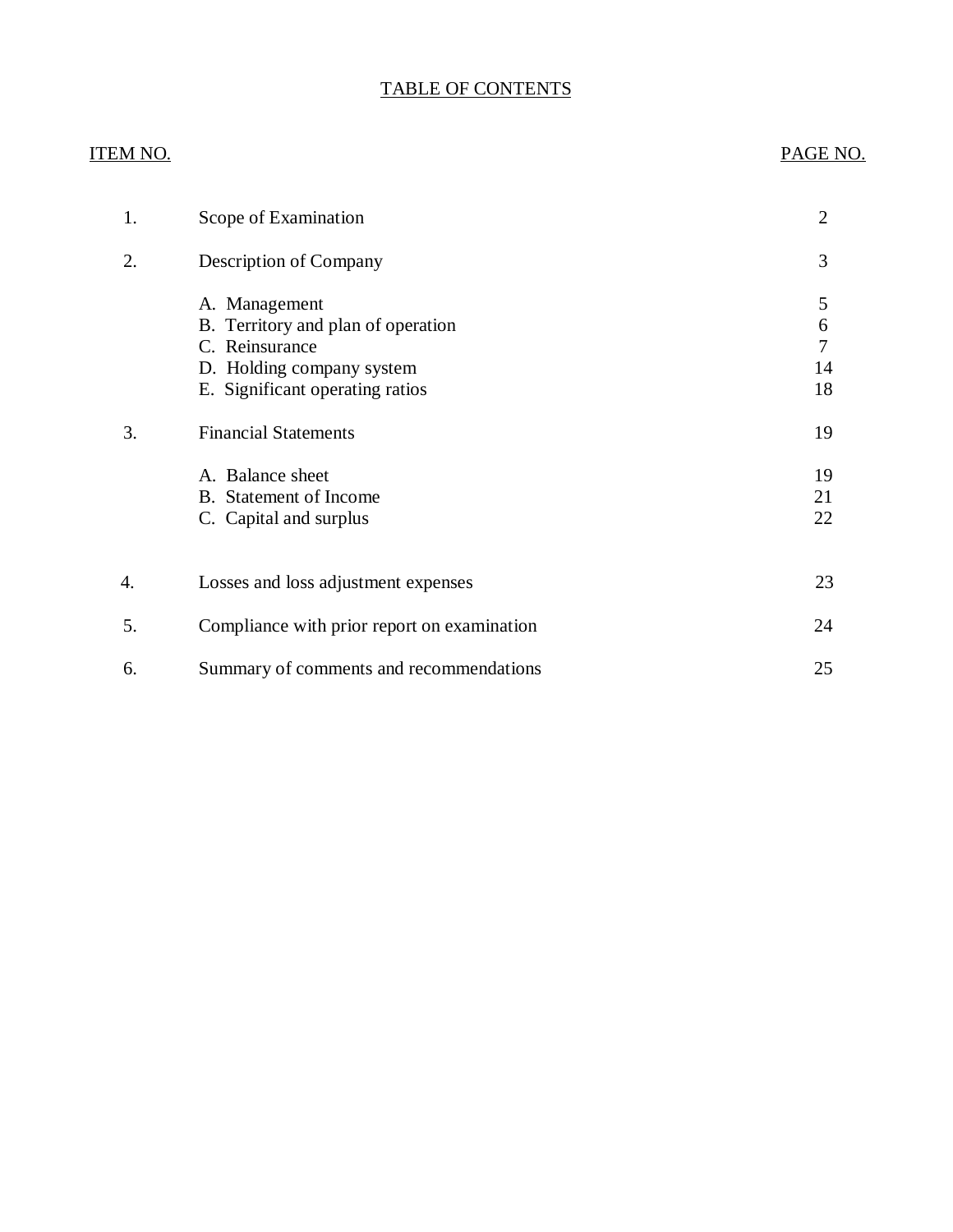

# NEW YORK STATE <sup>1</sup>*DEPARTMENTof*  FINANCIAL SERVICES

Andrew M. Cuomo National Andrew Maria T. Vullo National Andrew Maria T. Vullo National Andrew Maria T. Vullo N Governor Superintendent Superintendent Superintendent Superintendent Superintendent Superintendent Superintendent Superintendent Superintendent Superintendent Superintendent Superintendent Superintendent Superintendent Sup

April 8, 2016

 Honorable Maria T. Vullo Superintendent Superintendent<br>New York State Department of Financial Services Albany, New York 12257

Madam:

 Pursuant to the requirements of the New York Insurance Law, and in compliance with the instructions contained in Appointment Number 31274 dated April 06, 2015, attached hereto, I have made an examination into the condition and affairs of Hudson Specialty Insurance Company as of December 31, 2014, and submit the following report thereon.

\_\_\_\_\_\_\_\_\_\_\_\_\_\_\_\_\_\_\_\_\_\_\_\_\_\_\_\_\_\_\_\_\_\_\_\_\_\_\_\_\_\_\_\_\_\_\_\_\_\_\_\_\_\_\_\_\_\_\_\_\_\_\_\_\_\_\_\_\_\_\_\_\_\_\_\_\_\_\_\_\_

 Wherever the designations "the Company" or "Hudson Specialty" appear herein without qualification, they should be understood to indicate Hudson Specialty Insurance Company.

 Wherever the term "Department" appears herein without qualification, it should be understood to mean the New York State Department of Financial Services.

 William Street, New York, NY 10038. The examination was conducted at the Company's administrative office located at 100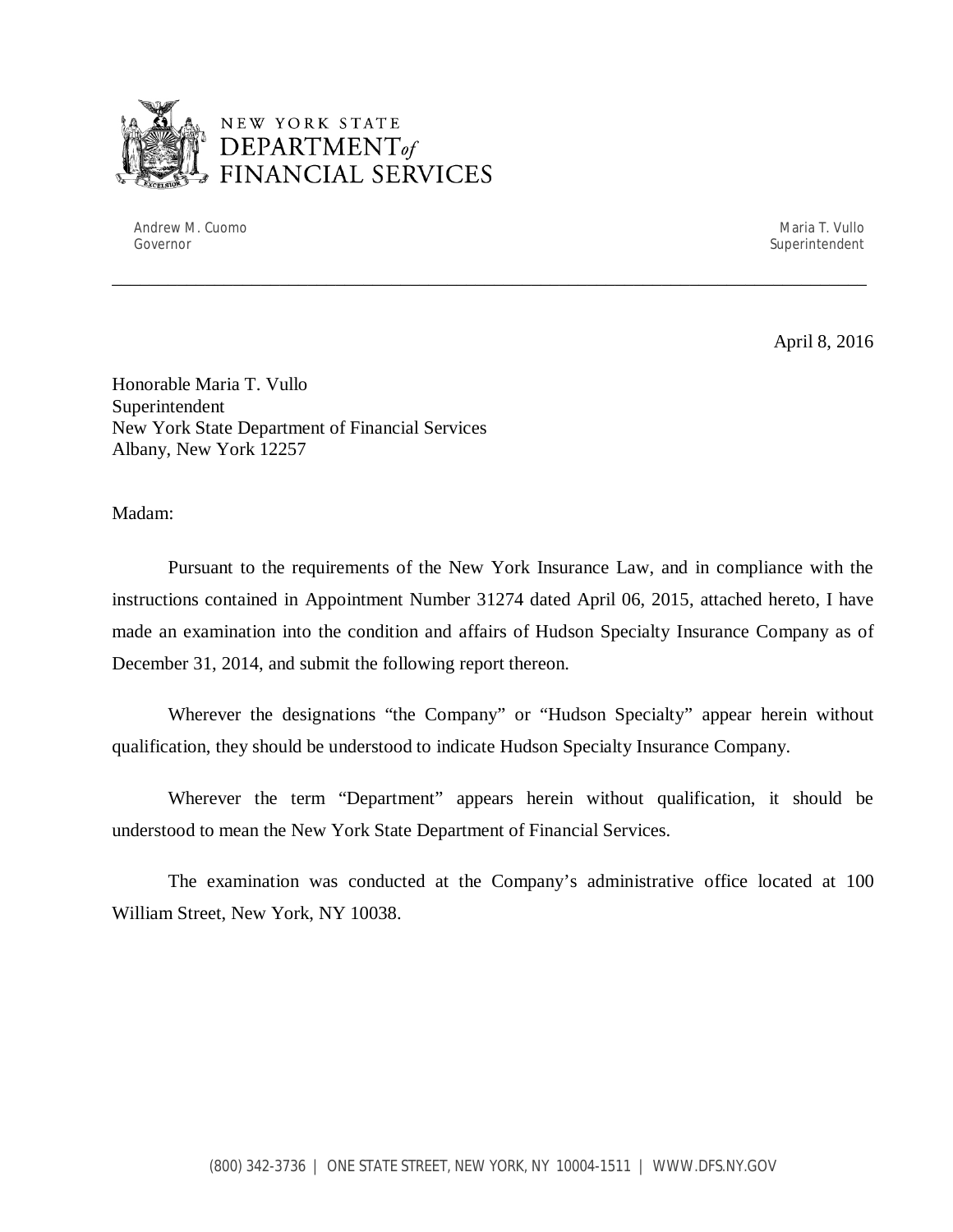# **1. SCOPE OF EXAMINATION**

 state insurer. The previous examination was conducted as of December 31, 2010. This examination covered the four-year period from January 1, 2011 through December 31, 2014. Transactions occurring subsequent to this period were reviewed where deemed appropriate by the examiner. The Department has participated in a coordinated group examination of the Company, a multi-

 Hudson Insurance Company ("Hudson") and Hudson Excess Insurance Company ("Hudson Excess"). The systems and practices of conducting business are integrated and all Hudson Companies operate under common management. The examination was conducted in conjunction with the state of Delaware, which examined

The state of domicile for each affiliate is as follows:

| Company                 | <b>State</b> |
|-------------------------|--------------|
| <b>Hudson Specialty</b> | New York     |
| Hudson Insurance        | Delaware     |
| <b>Hudson Excess</b>    | Delaware     |

 Commissioners ("NAIC") Financial Condition Examiners Handbook ("Handbook"), which requires that we plan and perform the examination to evaluate the financial condition and identify prospective risks of the Company by obtaining information about the Company including corporate governance, identifying and assessing inherent risks within the Company and evaluating system controls and procedures used to mitigate those risks. This examination also includes assessing the principles used and significant estimates made by management, as well as evaluating the overall financial statement presentation, management's compliance with Statutory Accounting Principles and annual statement instructions when applicable to domestic state regulations. This examination was conducted in accordance with the National Association of Insurance

 with the risk-focused examination process. This examination also included a review and evaluation of the Company's own control environment assessment and an evaluation based upon the Company's Sarbanes- Oxley documentation and testing. The examiners also relied upon audit work performed by the Company's independent public accountants when appropriate. All financially significant accounts and activities of the Company were considered in accordance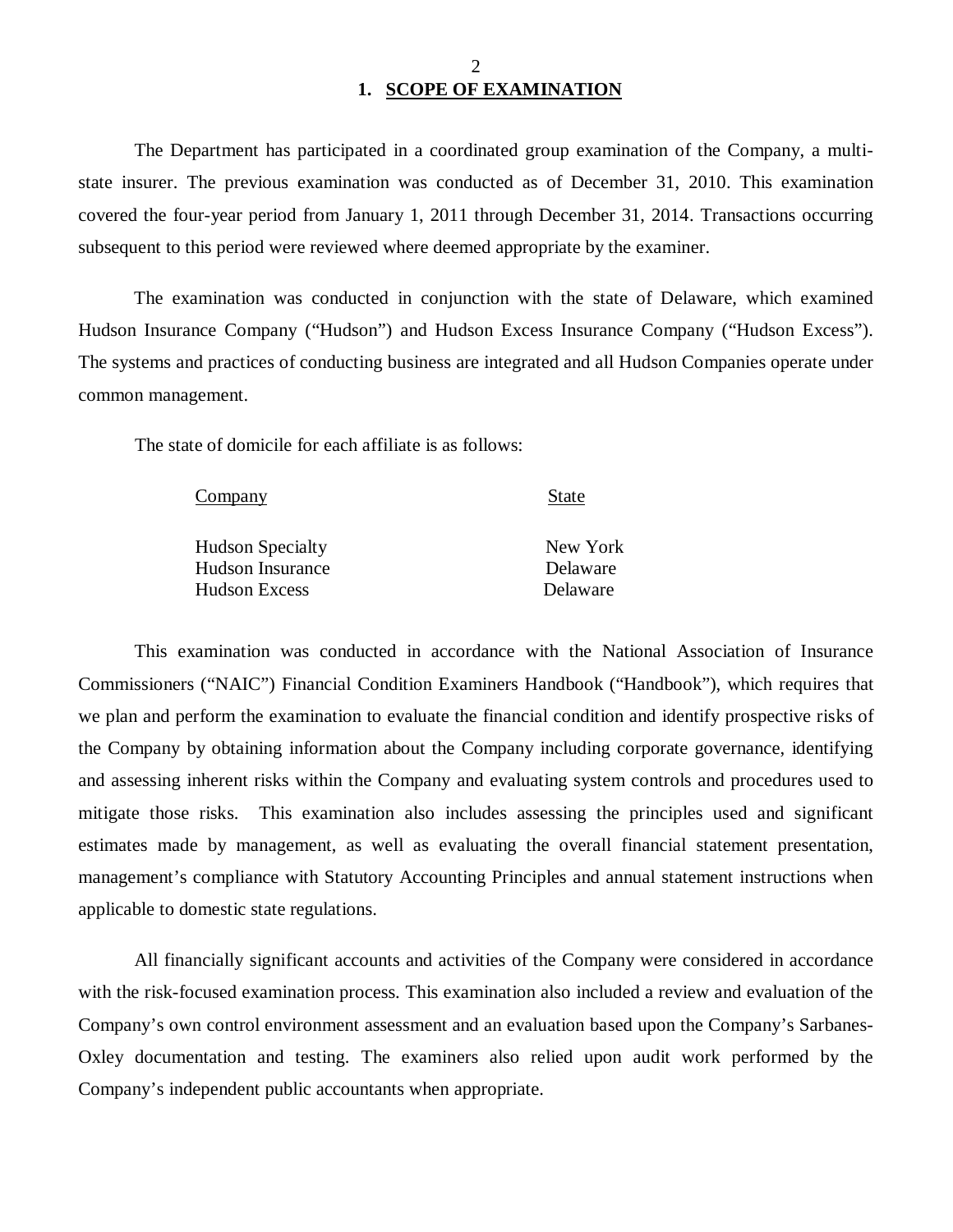<span id="page-4-0"></span> called for in the Handbook: This examination report includes a summary of significant findings for the following items as

> Company history Corporate records Management and control Fidelity bonds and other insurance Territory and plan of operation Growth of Company Loss experience Reinsurance Reinsurance<br>Financial statements Summary of recommendations

 comments and recommendations contained in the prior report on examination. A review was also made to ascertain what actions were taken by the Company with regards to

 involve departures from laws, regulations or rules, or that are deemed to require explanation or This report on examination is confined to financial statements and comments on those matters that description.

#### **2. DESCRIPTION OF COMPANY**

 as the Southwest International Reinsurance Company of New York ("Southwest NY") to serve as the vehicle for the re-domestication of the Southwest International Reinsurance Company ("Southwest TX"), a Texas insurer. Effective December 31, 1985, Southwest TX merged with and into Southwest NY and the surviving Company adopted the name of its predecessor. On August 30, 1993, the name of the Company was changed to General Security Indemnity Company. The Company was incorporated under the laws of the State of New York on December 13, 1984

 Company, Ltd. ("Dai-Tokyo"), Tokyo, Japan, and 49% owned by SCOR Reinsurance Company ("SCOR Re"), New York, NY. On July 3, 1990, SCOR U.S Corporation, the immediate parent of SCOR Re, purchased Dai-Tokyo's 51% interest in the Company and subsequently contributed that interest to SCOR Re. Prior to July 3, 1990, the Company was 51% owned by The Dai-Tokyo Fire and Marine Insurance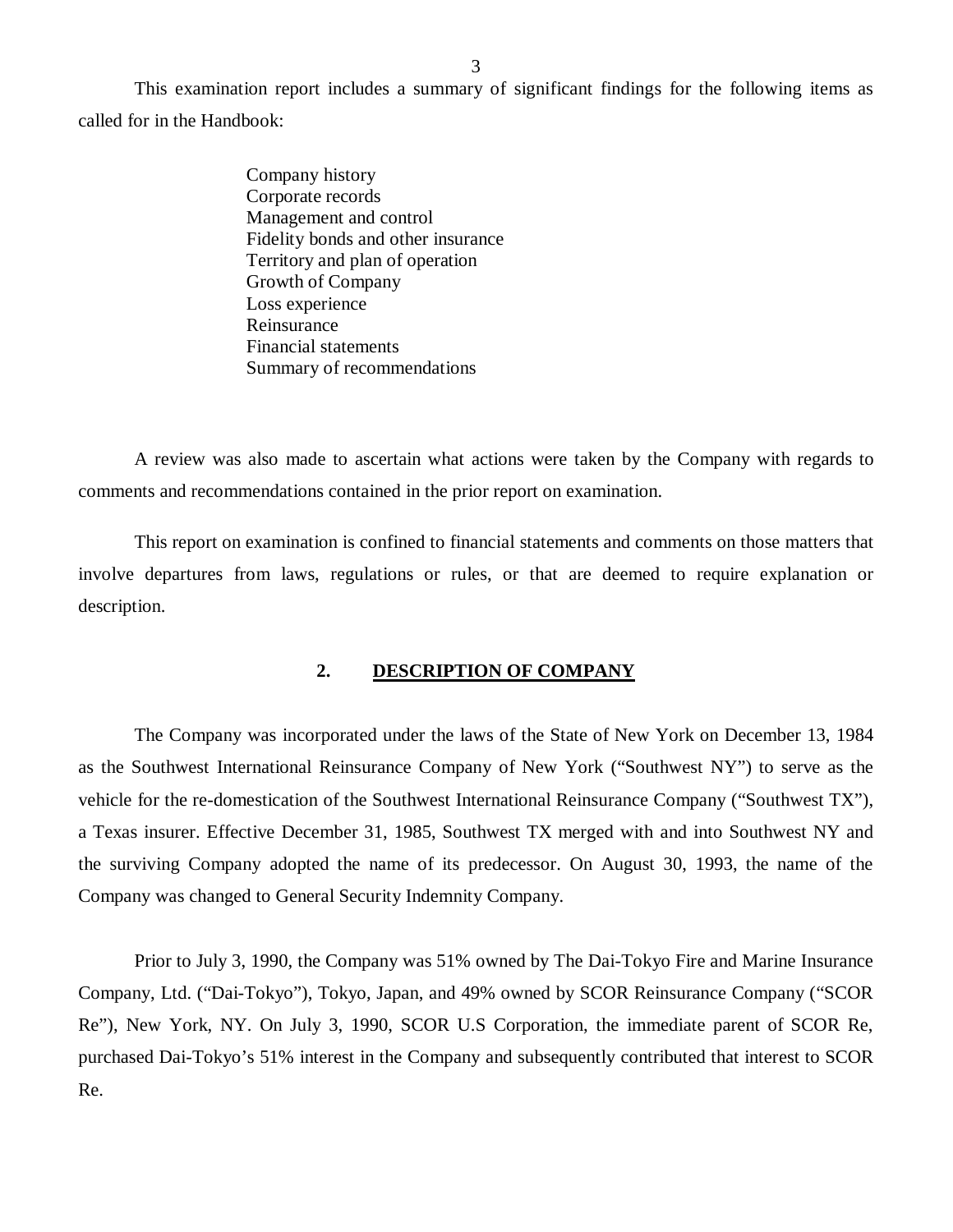Connecticut domiciled reinsurance company, purchased 100% of the capital stock of the Company from SCOR Re. Odyssey America is ultimately controlled by Fairfax Financial Holdings Limited ("Fairfax"), a publicly traded Canadian financial services holding company. As part of the acquisition, all of the Company's liabilities for business written prior to the purchase date were transferred to General Security Indemnity Company of Arizona through an "Assumption Reinsurance, Indemnification and Administration Agreement". Effective December 29, 2003, the Company changed its name to Hudson Specialty Insurance Company. On October 28, 2003, Odyssey America Reinsurance Corporation ("Odyssey America"), a

 On December 30, 2003, Odyssey America transferred ownership of the Company to its wholly- owned subsidiary, Clearwater Insurance Company ("Clearwater"), a Delaware domiciled insurer. On July 29, 2010, Clearwater transferred ownership of the Company to its wholly-owned subsidiary, Hudson Insurance Company, a Delaware domiciled insurer. On January 1, 2011, Clearwater transferred its ownership of Hudson Insurance Company to Odyssey America and as a result, the Company is now an indirect, wholly-owned subsidiary of Odyssey America. It is noted that on April 1, 2011, Odyssey America changed its name to Odyssey Reinsurance Company.

 During the second quarter of 2012, the Company made a capital contribution of \$46.7 million to its newly formed subsidiary, Hudson Excess Insurance Company. However, the Company failed to receive the approval of the Department prior to the capital contribution as is required by Sections 1608(d) and 1505(c) of the New York Insurance Law.

 It is recommended that the Company comply with Sections 1608(d) and 1505(c) and submit to the Department for approval all transactions meeting the thresholds of Section 1608(d) and 1505(c) of the New York Insurance Law.

 As of December 31, 2014, capital paid in was \$7,500,000 consisting of 25,000 shares of \$300 par value per share common stock. Gross paid in and contributed surplus was \$33,500,000. There have been no changes to paid in capital or gross paid in and contributed surplus since the prior examination.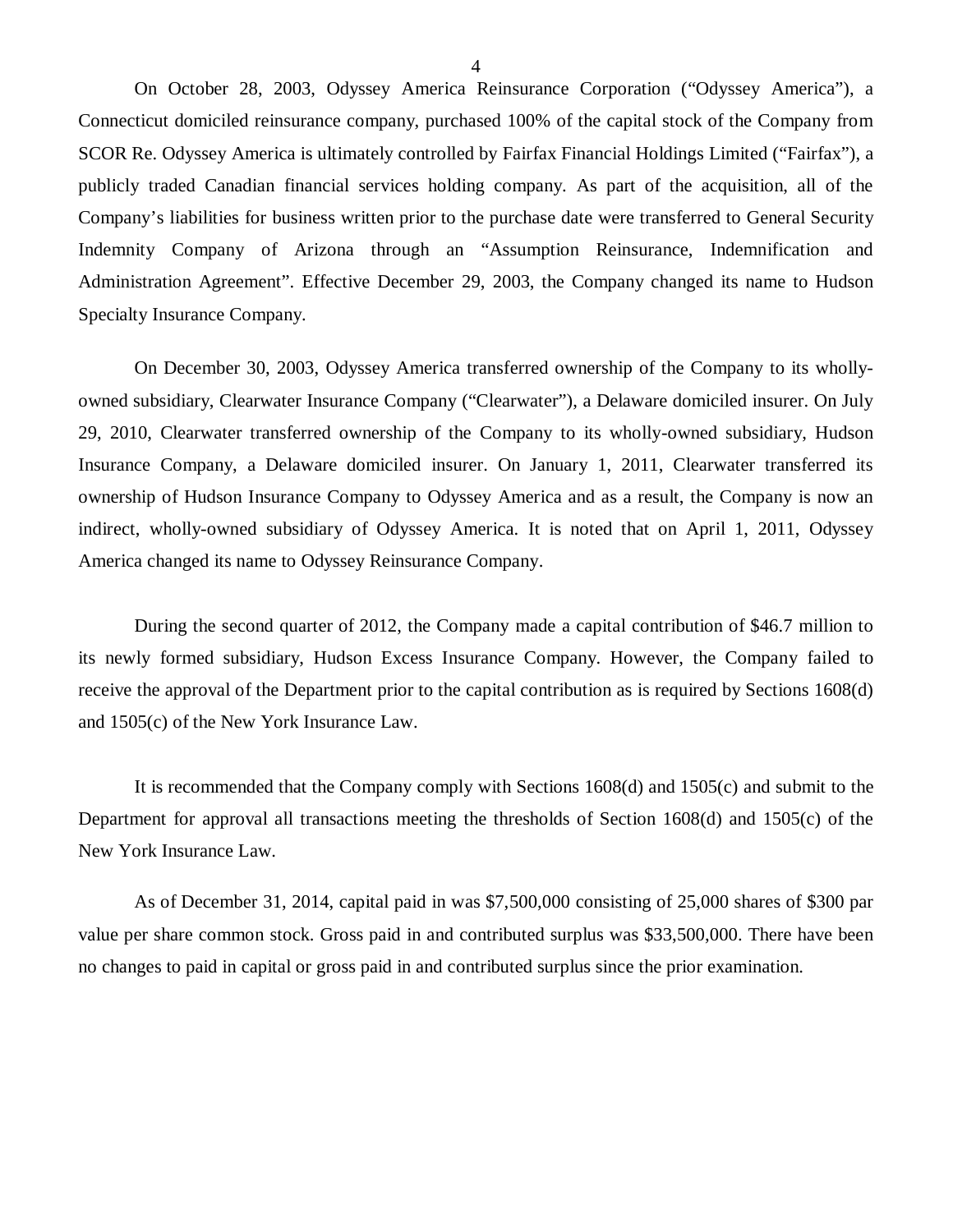# Management

A. Management<br>Pursuant to its charter and by-laws, management of the Company is vested in a board of directors consisting of not less than seven and no more than thirteen directors. As of the examination date, the board of directors was comprised of the following eight members:

| <b>Name and Residence</b> | <b>Principal Business Affiliation</b>     |
|---------------------------|-------------------------------------------|
| Jan Christiansen          | <b>Executive Vice President,</b>          |
| Barrington, IL            | <b>Odyssey Reinsurance Company</b>        |
| Christopher L. Gallagher  | President & Chief Operating Officer,      |
| New York, NY              | <b>Hudson Specialty Insurance Company</b> |
| Peter H. Lovell           | <b>Senior Vice President</b>              |
| Milford, CT               | Hudson Specialty Insurance Company        |
| Elizabeth A. Sander       | Executive Vice President & Chief Actuary  |
| Bedford, NY               | <b>Hudson Specialty Insurance Company</b> |
| Anthony J. Slowski        | Senior Vice President & Treasurer         |
| Bayonne, NJ               | <b>Hudson Specialty Insurance Company</b> |
| Christopher T. Suarez     | <b>Executive Vice President</b>           |
| Hamburg, NJ               | <b>Hudson Specialty Insurance Company</b> |
| John F. Verbich           | Senior Vice President & Chief Financial   |
| West Windsor, NJ          | Officer                                   |
|                           | <b>Hudson Specialty Insurance Company</b> |
| Brian D. Young            | Chief Executive Officer,                  |
| New York, NY              | <b>Hudson Specialty Insurance Company</b> |

 indicated that the meetings were generally well attended and each board member had an acceptable record A review of the minutes of the board of directors' meetings held during the examination period of attendance.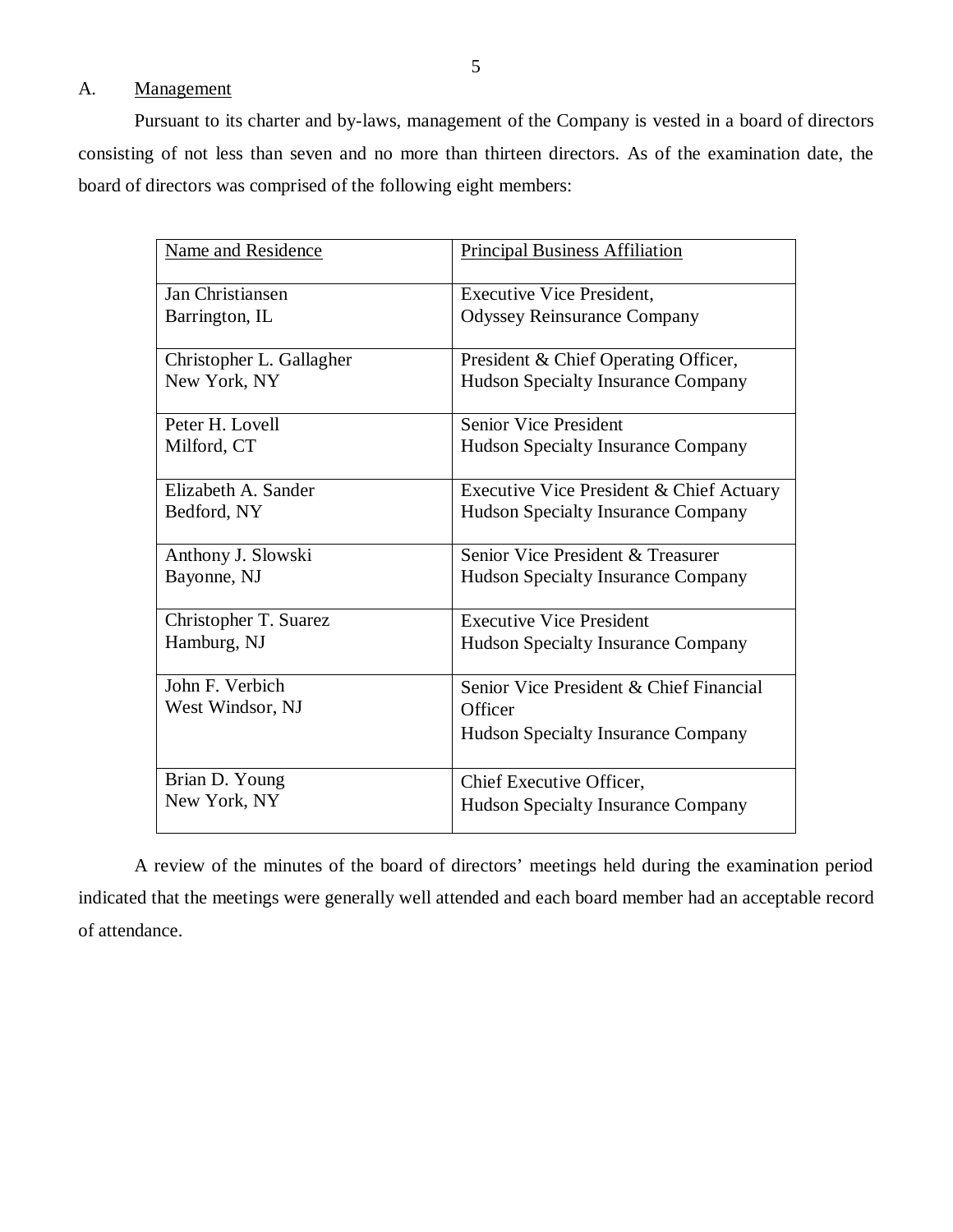As of December 31, 2014, the principal officers of the Company were as follows:

<span id="page-7-0"></span>

| <b>Name</b>                | Title                                                |
|----------------------------|------------------------------------------------------|
| Brian David Young          | <b>Chief Executive Officer</b>                       |
| Christopher Liam Gallagher | President and Chief Operating Officer                |
| Dina Georgia Daskalakis    | Senior Vice President, General Counsel and Corporate |
|                            | Secretary                                            |
| Anthony Joseph Slowski     | Senior Vice President and Treasurer                  |

### B. Territory and Plan of Operation

 lines basis in states other than New York. The Company's two main business segments are direct business and program business. The Company generates its direct business by writing through national and regional brokers and other independent producers. The Company's program business is produced and underwritten by contracted program administrators in accordance with the underwriting guidelines established by the Company. The program administrators in turn produce this business through national and regional brokers and other independent producers. The Company's primary lines of business are Other Liability, Commercial Multi-Peril, Medical Professional Liability and Ocean Marine. The Company primarily writes primary property and casualty insurance on an excess and surplus

 operates primarily as an excess and surplus lines carrier on a non-admitted basis in the other forty-nine states and the District of Columbia, Puerto Rico and the United States Virgin Islands. As of the examination date, the Company was authorized to transact the kinds of insurance as defined in the following numbered paragraphs of Section 1113(a) of the New York Insurance Law: As of December 31, 2014, the Company was licensed to write business in New York only. It

Paragraph Line of Business

- 3 Accident & Health
- $\overline{4}$ **Fire**
- 5 Miscellaneous Property
- 6 Water Damage
- 7 Burglary and Theft
- 8 **Glass**
- 9 Boiler and Machinery
- 10 Elevator
- 11 Animal
- 12 Collision
- 13 Personal Injury Liability
- 14 Property Damage Liability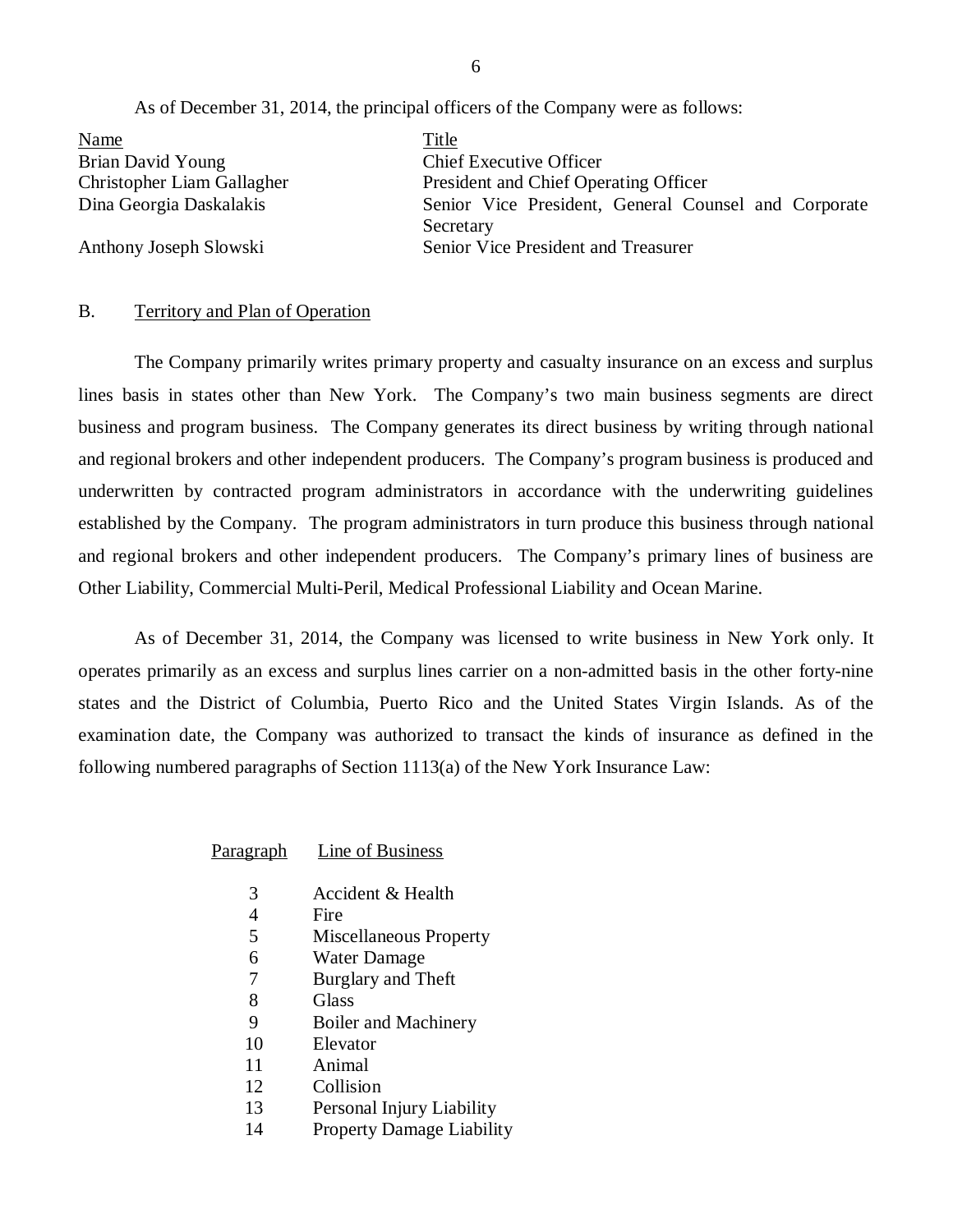- 15 Workers' Compensation and Employers' Liability
- 16 Fidelity and Surety
- 17 Credit
- 19 Motor Vehicle and Aircraft Physical Damage
- 20 Marine and Inland Marine
- 21 Marine Protection and Indemnity

 incident to coverage contemplated under paragraphs 20 and 21 of Section 1113(a) of the New York Insurance Law, including insurances described in the Longshoremen's and Harbor Workers' Compensation Act (Public Law No. 803, 69th Congress as amended; 33 USC Section 901 et. seq. as amended). In addition, the Company is licensed to write Special Risk Insurance pursuant to Article 63 of the New York Insurance Law. The Company is also empowered to transact such workers' compensation insurance as may be

 Based on the lines of business for which the Company is licensed and the Company's current capital structure, and pursuant to the requirements of Articles 13 and 41 of the New York Insurance Law, the Company is required to maintain a minimum surplus to policyholders in the amount of \$4,400,000.

 New York for the period under examination: The following schedule shows the direct premiums written by the Company both in total and in

|      |                              |                       | Premiums Written in New York State  |
|------|------------------------------|-----------------------|-------------------------------------|
|      | Calendar Year New York State | <b>Total Premiums</b> | as a<br>percentage of Total Premium |
| 2011 | \$1,340,282                  | \$134,065,881         | 1.00%                               |
| 2012 | \$2,471,159                  | \$169,457,810         | 1.46%                               |
| 2013 | \$4,333,071                  | \$220,035,782         | 1.97%                               |
| 2014 | \$4,265,550                  | \$253,240,124         | 1.68%                               |

### C. Reinsurance

Assumed

The Company assumes an immaterial amount of unaffiliated reinsurance.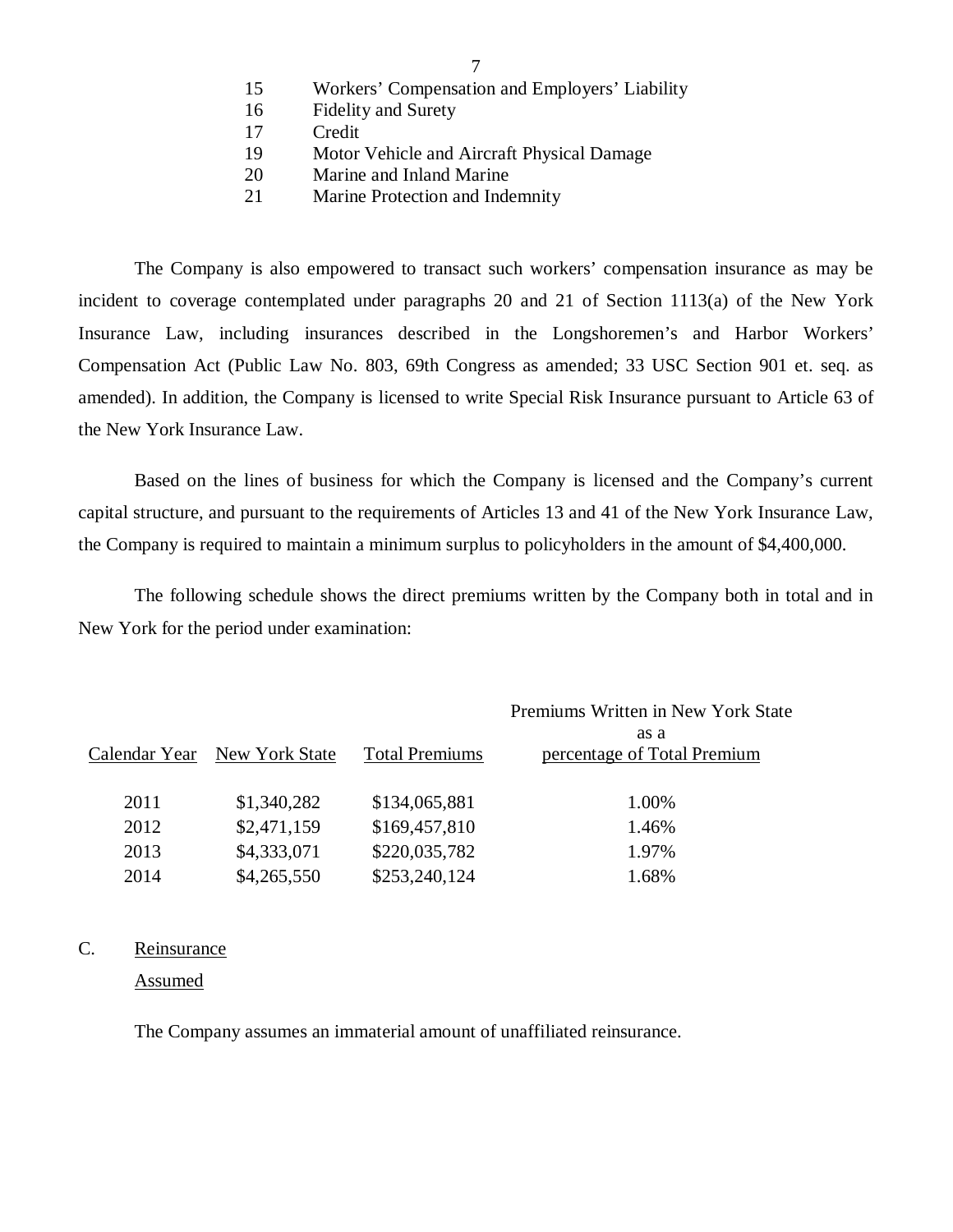#### Ceded Reinsurance with Affiliate

 The Company has a quota share agreement in place with Odyssey Reinsurance Company ("Odyssey"), under which it cedes 70% of its direct business net of applicable external reinsurance. This contract is the Company's most significant ceded reinsurance agreement.

 It is noted that the Company reported approximately \$224,200,000 in reinsurance recoverable from Odyssey at the examination date. The recoverable amount from Odyssey is not collateralized due to its authorized insurer status. These reinsurance recoverables are the Company's most significant financial item and ultimately, the Company's most significant financial risk is its ultimate ability to collect on the reinsurance recoverables.

 reinsurance recoverables. Effective January 1, 2008, Odyssey entered into a guarantee contract in which it agreed to indemnify the Company for 100% of its respective net uncollectible reinsurance recoverables. The Company's potential exposure as of December 31, 2014 was established to be \$118,000,000

#### Ceded External Reinsurance

 The Company is a participant in the ceded reinsurance program of the Fairfax Group Companies. This program is structured as follows:

| <b>Type of Treaty</b>                    | <u>Coverage</u>                                                                                                                                                                                                                                                          |
|------------------------------------------|--------------------------------------------------------------------------------------------------------------------------------------------------------------------------------------------------------------------------------------------------------------------------|
| <b>Healthcare Professional Liability</b> |                                                                                                                                                                                                                                                                          |
| 20% Quota Share                          | 100% of \$11,000,000 each occurrence or<br>claim made, each insured, each policy or<br>coverage.                                                                                                                                                                         |
|                                          | 100% of \$16,000,000 each occurrence or<br>claim made, each insured, each policy or<br>coverage after the Company has written or<br>renewed with effective dates during the term<br>of the contract, the first five policies with<br>limits in excess of $$11,000,000$ . |
| <b>Contingency Excess of Loss</b>        | Covers loss or losses under policies classified<br>by the Company, as per the covered accounts<br>list.                                                                                                                                                                  |
| <b>First Layer</b>                       | \$3,500,000 excess of \$2,500,000 each loss<br>occurrence.                                                                                                                                                                                                               |
| Second Layer                             | \$4,000,000 excess of \$6,000,000 each loss                                                                                                                                                                                                                              |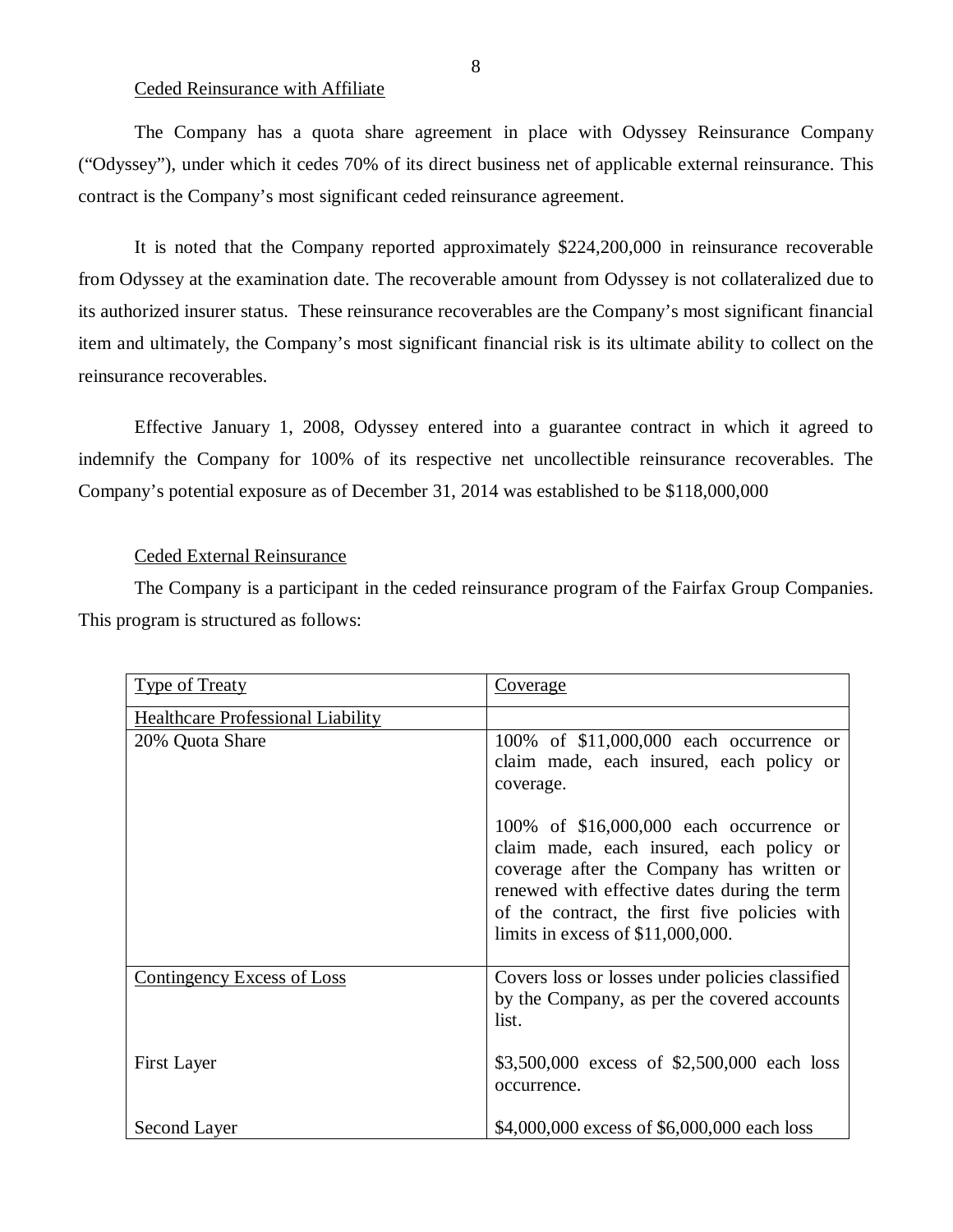|                            | occurrence.                                                                                                                                                                                                                                                                                                                                                                                                                                                                                                                                                                                 |
|----------------------------|---------------------------------------------------------------------------------------------------------------------------------------------------------------------------------------------------------------------------------------------------------------------------------------------------------------------------------------------------------------------------------------------------------------------------------------------------------------------------------------------------------------------------------------------------------------------------------------------|
|                            | For business classified as occupational<br>benefits, the maximum recovery for any one<br>claimant involved in a loss occurrence is<br>limited to an Ultimate Net Loss of \$2,500,000<br>and \$6,000,000 for layers one and two,<br>respectively. With respect to tribal business<br>(business underwritten for federally<br>recognized native American tribes and their<br>owned enterprises), for layers one and two,<br>respectively, the Company's retention is \$0<br>and \$3,500,000. Aggregate liability for layers<br>one and two, respectively, are \$7,000,000 and<br>\$8,000,000. |
| <b>Executive Liability</b> |                                                                                                                                                                                                                                                                                                                                                                                                                                                                                                                                                                                             |
| 100% Quota Share           | Covers business classified as primary and<br>directors<br>officer's<br>and<br>liability<br>excess<br>insurance and related coverages, including<br>but not limited to employment practices<br>liability, fiduciary liability and crime/fidelity.                                                                                                                                                                                                                                                                                                                                            |
|                            | A) Section $A - Company$ retains 60% of net<br>liability for private, not-for-profit policies<br>(except Side A policies), where the limit for<br>coverage does<br>one<br>not<br>exceed<br>any<br>\$5,000,000. Reinsurer accepts 40% of the<br>Company's net liability.                                                                                                                                                                                                                                                                                                                     |
|                            | Section $B - Company$ retains 50% of net<br>liability for Side A only policies (excluding<br>the additional Side A coverage for private,<br>not-for-profit insureds). Reinsurer accepts<br>50% of the Company's net liability.                                                                                                                                                                                                                                                                                                                                                              |
|                            | Section $C$ – Company retains 30% of net<br>liability for public ABC policies and any<br>other stand-alone public coverage (such as<br>stand-alone<br>Fiduciary<br><sub>or</sub><br>Employment<br>Practices Liability) and as respects private,<br>not for profit policies where the limit for any<br>one coverage exceeds \$5,000,000. Reinsurer<br>accepts 70% of the Company's net liability.                                                                                                                                                                                            |
|                            | B) The net liability ceded shall be limited to<br>the quota share percentage of \$10,000,000<br>any one coverage, any one insured, any one<br>claim (or $$15,000,000$ as respects to directors<br>and officers insureds with at least \$5,000,000                                                                                                                                                                                                                                                                                                                                           |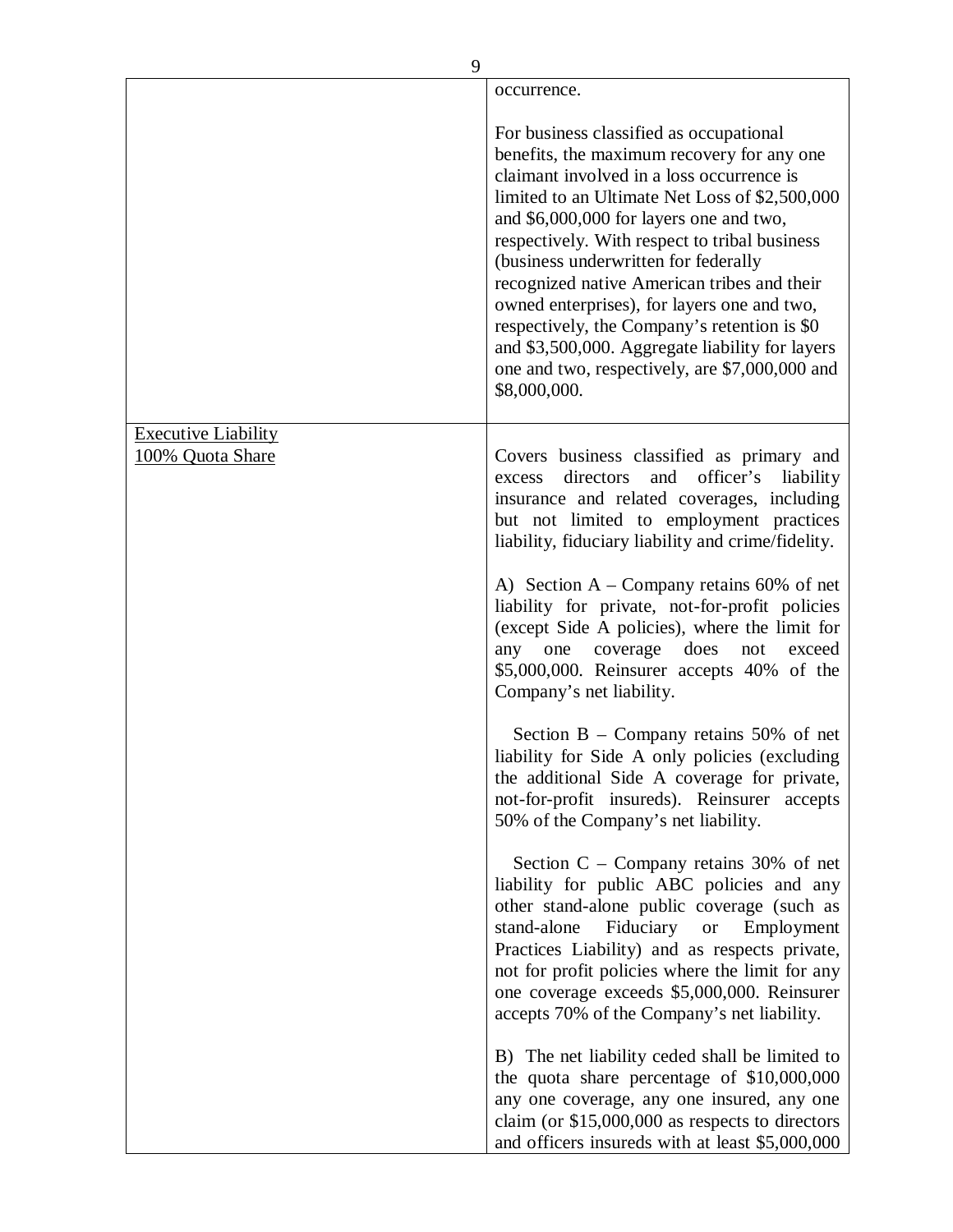|                                    | of Side A directors and officers liability. The<br>maximum combined limit for directors and<br>officers liability including Side A and AB and<br>ABS policies issued to the same insured shall<br>not exceed \$15,000,000.                                                                                                                                                       |
|------------------------------------|----------------------------------------------------------------------------------------------------------------------------------------------------------------------------------------------------------------------------------------------------------------------------------------------------------------------------------------------------------------------------------|
|                                    | C) Reinsurer is liable for its quota share<br>percentage of loss adjustment expenses, but<br>the Reinsurer's liability for loss in excess of<br>policy limits, extra contractual obligations<br>and declaratory judgment expense, combined,<br>shall not exceed the quota share percentage of<br>\$15,000,000 any one coverage, any one<br>insured, any one claim or occurrence. |
| <u>Aggregate Stop Loss</u>         | business classified<br>Covers<br>as<br>casualty                                                                                                                                                                                                                                                                                                                                  |
|                                    | business by the Hudson Healthcare Division.                                                                                                                                                                                                                                                                                                                                      |
|                                    | Limit of liability subject to ultimate net loss<br>equal to 25% of the gross net written<br>premium; ultimate net loss over and above<br>67.5% of the gross net written premium in the<br>aggregate.                                                                                                                                                                             |
|                                    | Ultimate net loss shall not exceed \$1,000,000<br>in excess of underlying insurance or self-<br>insured retentions for each policy or<br>coverage, each insured, each occurrence or<br>claim made.                                                                                                                                                                               |
|                                    |                                                                                                                                                                                                                                                                                                                                                                                  |
| Oil & Gas Liability Excess of Loss | Losses classified by the Company as (a)<br>primary casualty business with limits greater<br>than $$2,000,000$ and (b) umbrella business<br>written in the Company's Oil & Gas Industry<br>Program.                                                                                                                                                                               |
|                                    | Primary casualty business: \$4,000,000 excess<br>of \$2,000,000 each policy, each insured, each<br>occurrence.                                                                                                                                                                                                                                                                   |
|                                    | Umbrella business: \$4,000,000 excess of<br>\$1,000,000, but in turn excess of primary<br>limits of \$1,000,000, or so deemed, each<br>policy, each insured, each occurrence.                                                                                                                                                                                                    |
|                                    | The maximum limit of liability shall not<br>exceed \$12,000,000.                                                                                                                                                                                                                                                                                                                 |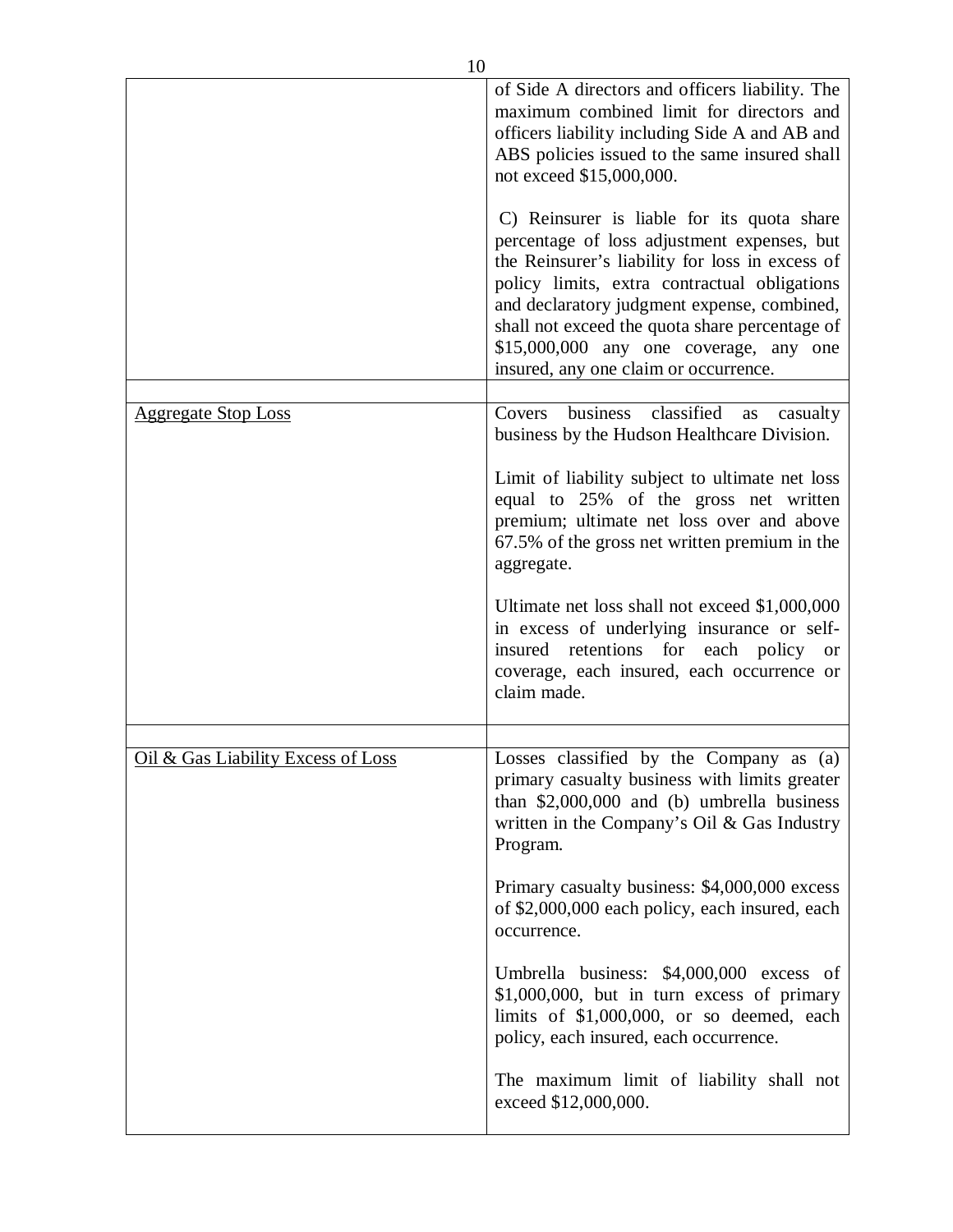| <b>Contractors Umbrella and Excess Liability</b><br>80% Quota Share | Covers liability under policies of umbrella<br>and excess liability insurance on behalf of<br>MiniCo Insurance Agency LLP and classified<br>by the Company as New York Contractors<br>Program.<br>The maximum limit of liability (100%) is<br>$$5,000,000$ any one policy or any one<br>occurrence. |
|---------------------------------------------------------------------|-----------------------------------------------------------------------------------------------------------------------------------------------------------------------------------------------------------------------------------------------------------------------------------------------------|
| Personal Umbrella Liability Excess of Loss                          | classified<br>business<br>Covers<br>personal<br>as<br>umbrella products or comprehensive personal<br>liability products when written in conjunction<br>with personal umbrella products.                                                                                                             |
| <b>First Layer</b>                                                  | \$1,000,000<br>of<br>\$1,000,000<br>excess<br>per<br>occurrence limit.                                                                                                                                                                                                                              |
| Second Layer                                                        | of<br>\$2,000,000<br>\$3,000,000<br>excess<br>per<br>occurrence limit.                                                                                                                                                                                                                              |
| Third Layer                                                         | \$5,000,000 excess<br>of<br>\$5,000,000<br>per<br>occurrence limit.                                                                                                                                                                                                                                 |
| <b>Property Excess of Loss</b>                                      | Covers business classified as commonwealth<br>specialty program,<br>under<br>losses<br><b>or</b><br>commercial property policies.                                                                                                                                                                   |
| First Layer $-80\%$                                                 | \$5,000,000 excess of \$5,000,000 in respect of<br>each loss, each risk. Reinsurer's liability is<br>\$15,000,000<br>respect of each<br>in<br>loss<br>occurrence and \$25,000,000 in respect of all<br>losses occurring during the contract term.                                                   |
| First Layer $-20\%$                                                 | \$25,000,000 excess of \$5,000,000 in respect<br>of each loss, each risk. Reinsurer's liability is<br>\$50,000,000<br>in<br>respect of each<br>loss<br>occurrence and \$100,000,000 in respect of all<br>losses occurring during the contract term.                                                 |
| Second Layer $-80%$                                                 | \$20,000,000 excess of \$10,000,000 in respect<br>of each loss, each risk. Reinsurer's liability is<br>in respect of each loss<br>\$40,000,000<br>occurrence and \$60,000,000 in respect of all<br>losses occurring during the contract term.                                                       |
| Third Layer                                                         | \$20,000,000 excess of \$30,000,000 in respect<br>of each loss, each risk. Reinsurer's liability is<br>\$40,000,000<br>in respect of each<br>loss<br>occurrence and \$100,000,000 in respect of all                                                                                                 |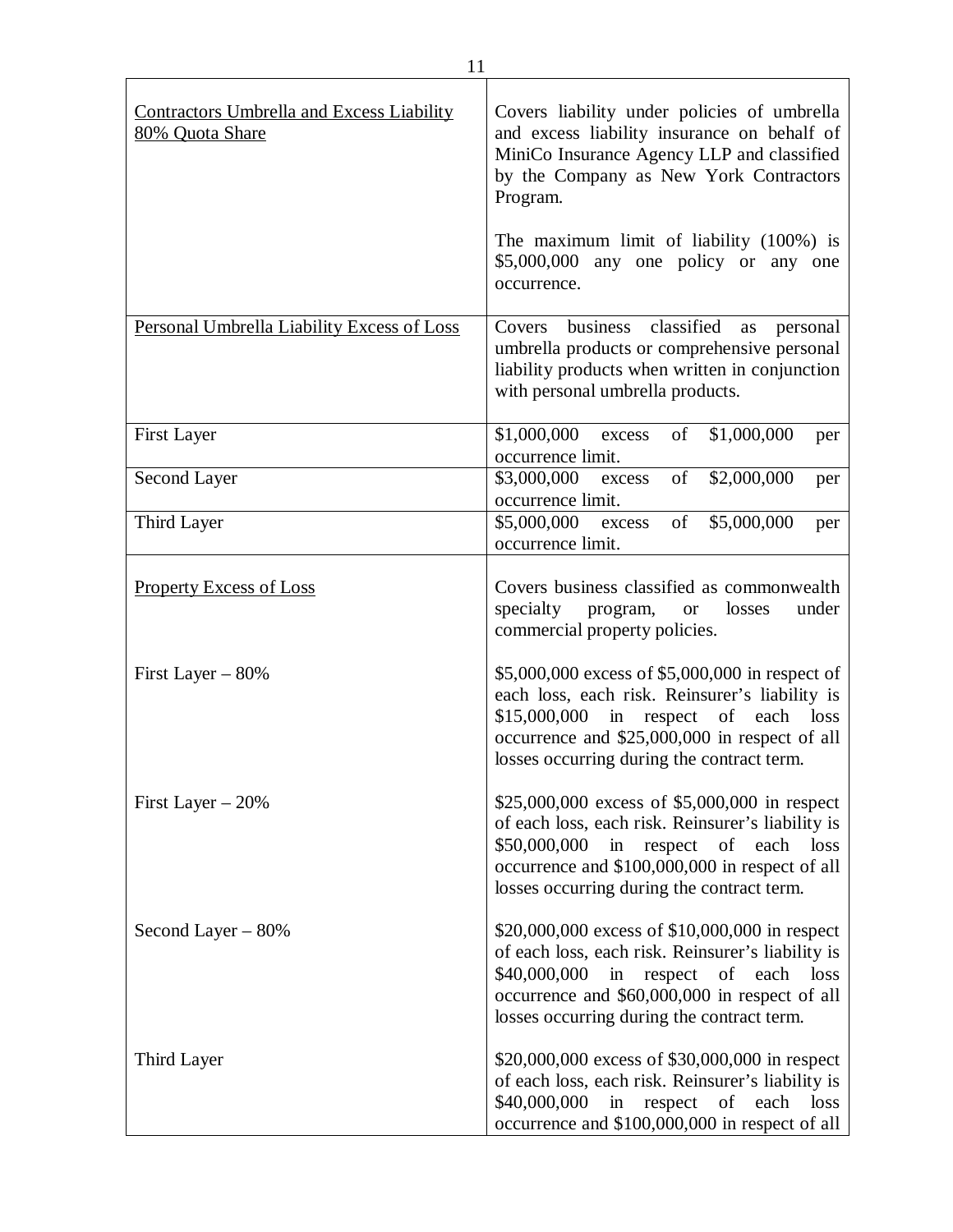|                                           | losses occurring during the contract term.                                                                                                                                                                                                                                                                                                                                                                                                                                                                                                                                                                                                                                                                                                                                                                                                                                                                                                                                                                                                                          |
|-------------------------------------------|---------------------------------------------------------------------------------------------------------------------------------------------------------------------------------------------------------------------------------------------------------------------------------------------------------------------------------------------------------------------------------------------------------------------------------------------------------------------------------------------------------------------------------------------------------------------------------------------------------------------------------------------------------------------------------------------------------------------------------------------------------------------------------------------------------------------------------------------------------------------------------------------------------------------------------------------------------------------------------------------------------------------------------------------------------------------|
| <b>Healthcare Excess of Loss</b>          | Covers loss or losses under policies written or<br>renewed with effective dates during the term<br>of the contract by the Hudson Healthcare<br>Division and classified as casualty business.<br>shall<br>issue<br>medical<br>The<br>Company<br>professional liability policies only on a claims<br>made form.                                                                                                                                                                                                                                                                                                                                                                                                                                                                                                                                                                                                                                                                                                                                                       |
| <b>First Layer</b>                        | \$1,000,000 excess of \$1,000,000 per event<br>limit.                                                                                                                                                                                                                                                                                                                                                                                                                                                                                                                                                                                                                                                                                                                                                                                                                                                                                                                                                                                                               |
| Second Layer                              | \$10,000,000 excess of \$2,000,000 per event<br>limit.                                                                                                                                                                                                                                                                                                                                                                                                                                                                                                                                                                                                                                                                                                                                                                                                                                                                                                                                                                                                              |
| <b>Offshore Marine</b><br>40% Quota Share | Covers business classified as offshore marine,<br>including onshore property under the code of<br>Clearwater Marine Pontus. Covers business<br>classified as offshore energy, including<br>incidental onshore energy property.<br>The maximum limit of liability for the Gulf<br>windstorm<br>$\mathbf{i}$ s<br>of<br>Mexico<br>40%<br>of<br>\$200,000,000 in the aggregate; the maximum<br>limit of liability from all loss occurrences is<br>40% of \$140,000,000.<br>For any loss occurrence resulting directly or<br>indirectly from fire, explosion, control of<br>wells and other allied perils is 40% of<br>\$75,000,000.<br>In addition, the maximum limit of liability<br>from any one loss occurrence is 40% of<br>\$87,000,000, except in respect of all losses<br>from any individual named windstorm in the<br>Gulf of Mexico, the maximum limit shall be<br>the greater of \$105,000,000 or 70% of the<br>Gulf of Mexico named windstorm aggregates<br>for the policies ceded to the contract and in<br>force as of the date of such named windstorm. |
| <b>Marine Energy Excess of Loss</b>       | Provides coverage for policies underwritten<br>as Marine Energy, excluding Gulf of Mexico<br>Windstorm only policies.                                                                                                                                                                                                                                                                                                                                                                                                                                                                                                                                                                                                                                                                                                                                                                                                                                                                                                                                               |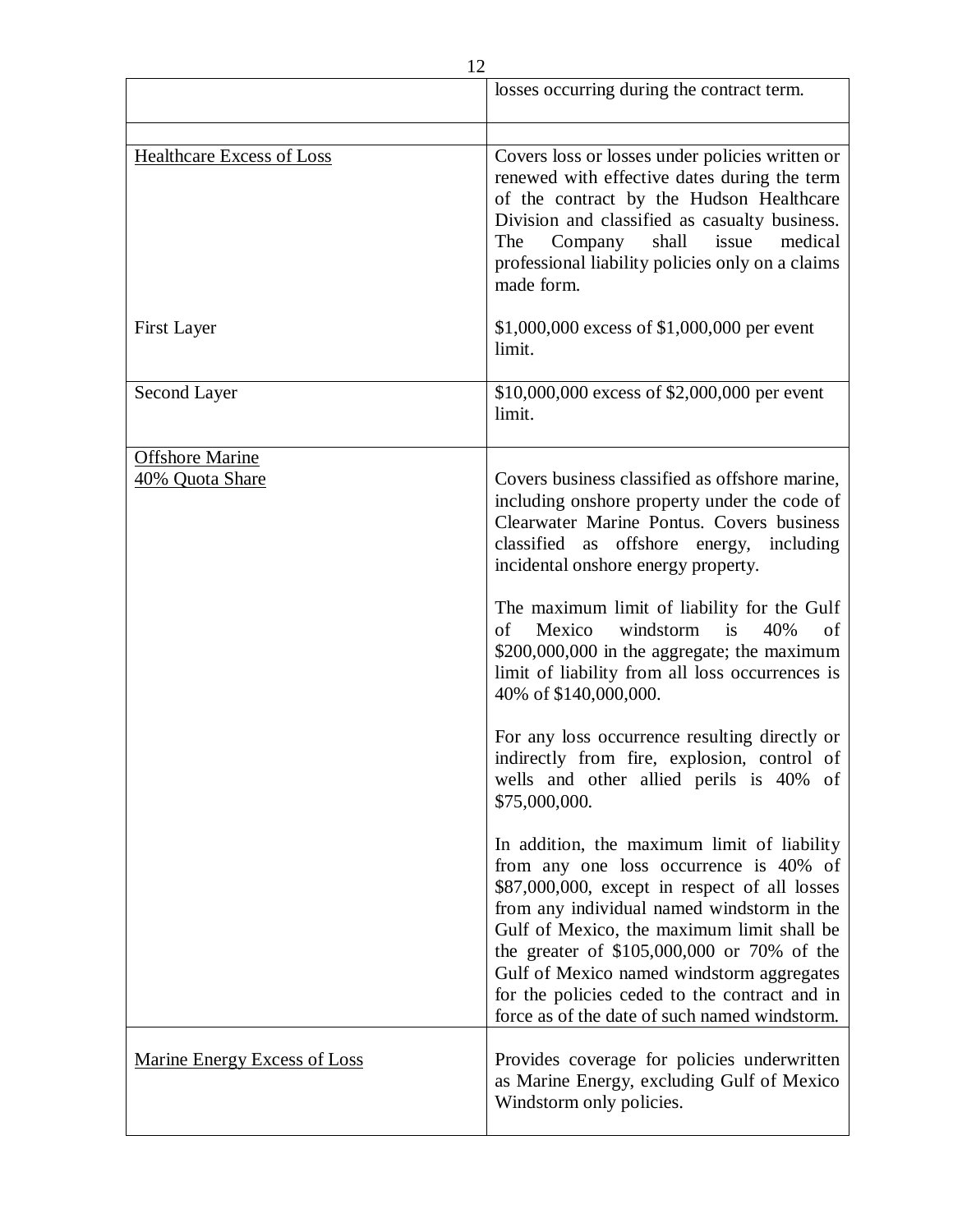| <b>First Layer</b>                                                                  | \$3,000,000 excess of \$3,000,000 each and<br>every loss and/or occurrence and/or series of<br>losses and/or occurrences arising out of one<br>event.                                                                                                                                                                                        |
|-------------------------------------------------------------------------------------|----------------------------------------------------------------------------------------------------------------------------------------------------------------------------------------------------------------------------------------------------------------------------------------------------------------------------------------------|
| Second Layer                                                                        | \$6,000,000 excess of \$6,000,000 each and<br>every loss and/or occurrence and/or series of<br>losses and/or occurrences arising out of one<br>event.                                                                                                                                                                                        |
| Third Layer                                                                         | \$6,000,000 excess of \$12,000,000 each and<br>every loss and/or occurrence and/or series of<br>losses and/or occurrences arising out of one<br>event.                                                                                                                                                                                       |
| <b>General Liability</b><br>100% Quota Share                                        | Coverage applies to policies of general<br>liability insurance business issued on behalf<br>of Company to a US subsidiary or location of<br>a non-US entity otherwise insured<br>by<br>Newline outside of the United States.<br>Liability is subject to maximum limits of<br>\$1,000,000 per occurrence and \$2,000,000 in<br>the aggregate. |
| Personal Article Floater and Personal<br><b>Property Floater</b><br>90% Quota Share | Covers business classified as all risks and<br>inland marine business in respect of personal<br>article floaters, personal property floaters,<br>fine arts and like policies written by Monarch<br>E&S Insurance Services. Liability is ceded on<br>a net basis.                                                                             |
|                                                                                     | The maximum limit of liability for any one<br>item is 90% of \$1,000,000 and 90% of<br>\$6,000,000 any one schedule.                                                                                                                                                                                                                         |

 Reinsurance agreements with affiliates were reviewed for compliance with Article 15 of the New York Insurance Law. It was noted that all affiliated reinsurance agreements were filed with the Department pursuant to the provisions of Section 1505(d)(2) of the New York Insurance Law.

 It is the Company's policy to obtain the appropriate collateral for its cessions to unauthorized reinsurers. Letters of credit and trust accounts obtained by the Company to take credit for cessions to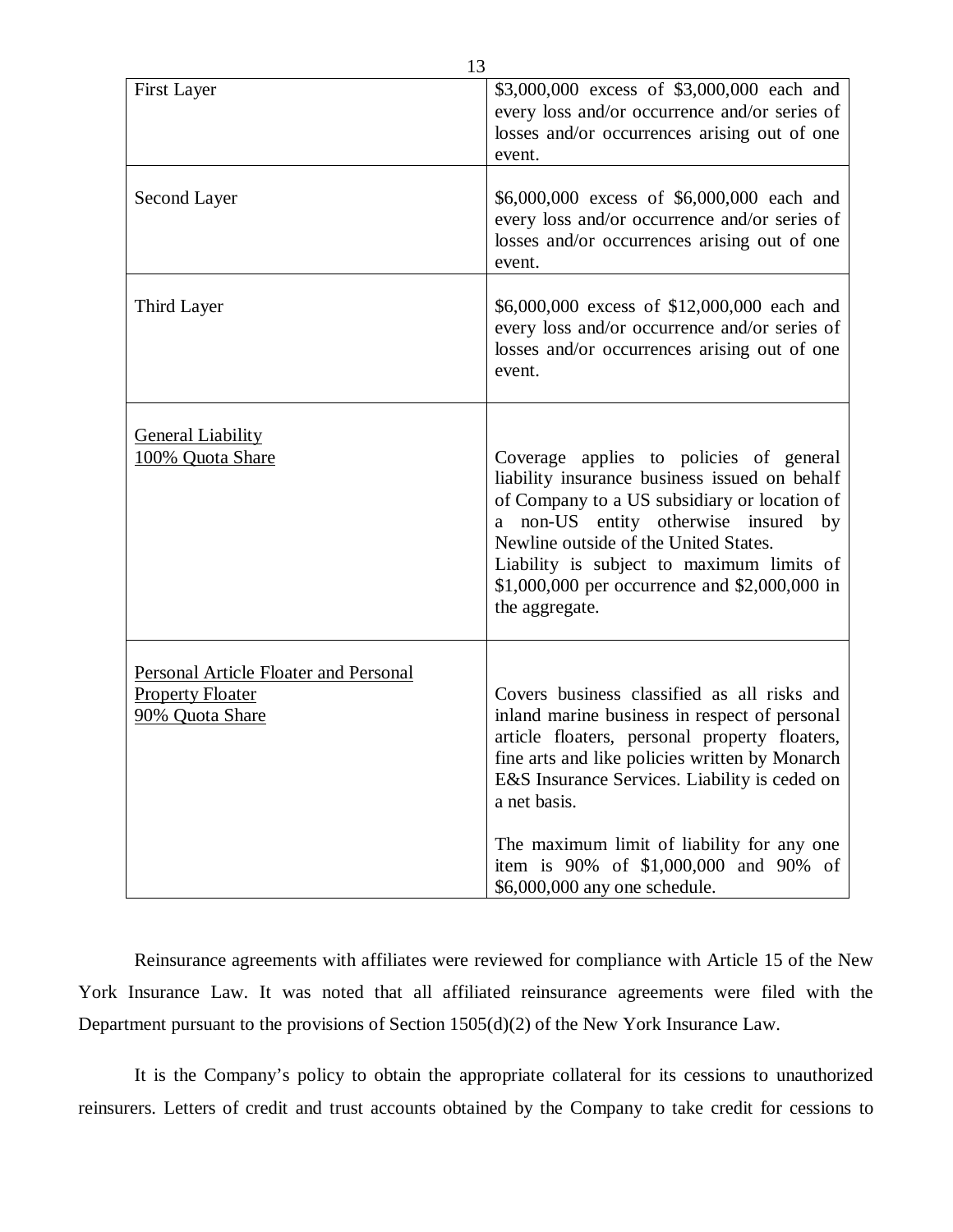<span id="page-15-0"></span> unauthorized reinsurers were reviewed for compliance with Department Regulations 133 and 114, respectively. No exceptions were noted.

 contain the required clauses, including an insolvency clause meeting the requirements of Section 1308 of the New York Insurance Law. All ceded reinsurance agreements in effect as of the examination date were reviewed and found to

 Examination review of the Schedule F data reported by the Company in its filed annual statement was found to accurately reflect its reinsurance transactions. Additionally, management has represented that all material ceded reinsurance agreements transfer both underwriting and timing risk as set forth in SSAP No. 62R. Representations were supported by appropriate risk transfer analyses and an attestation from the Company's Chief Executive Officer and Chief Financial Officer pursuant to the NAIC Annual Statement Instructions. Additionally, the examination review indicated that the Company was not a party to any finite reinsurance agreements. All ceded reinsurance agreements were accounted for utilizing reinsurance accounting as set forth in SSAP No. 62R.

#### D. Holding Company System

 Hudson Insurance Company, a Delaware domiciled company, which is ultimately controlled by Fairfax Financial Holdings Limited, a publicly traded Canadian financial services holding company. The Company is a member of the Odyssey Reinsurance Group. The Company is 100% owned by

 such filings were complete and were filed in a timely manner pursuant to Article 15 of the New York Insurance Law and Department Regulation 52. A review of the holding company registration statements filed with the Department indicated that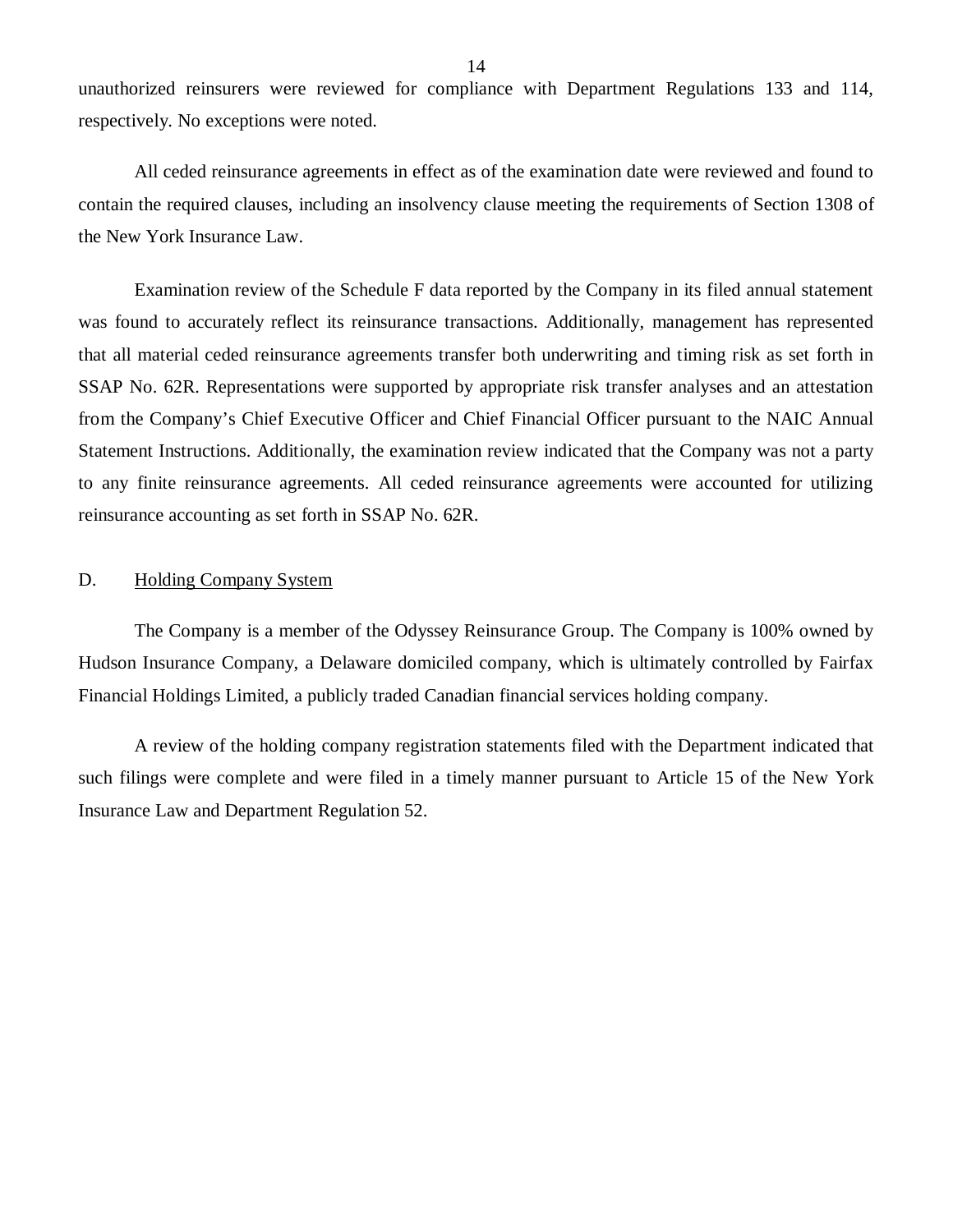The following is an abridged chart of the holding company system at December 31, 2014:

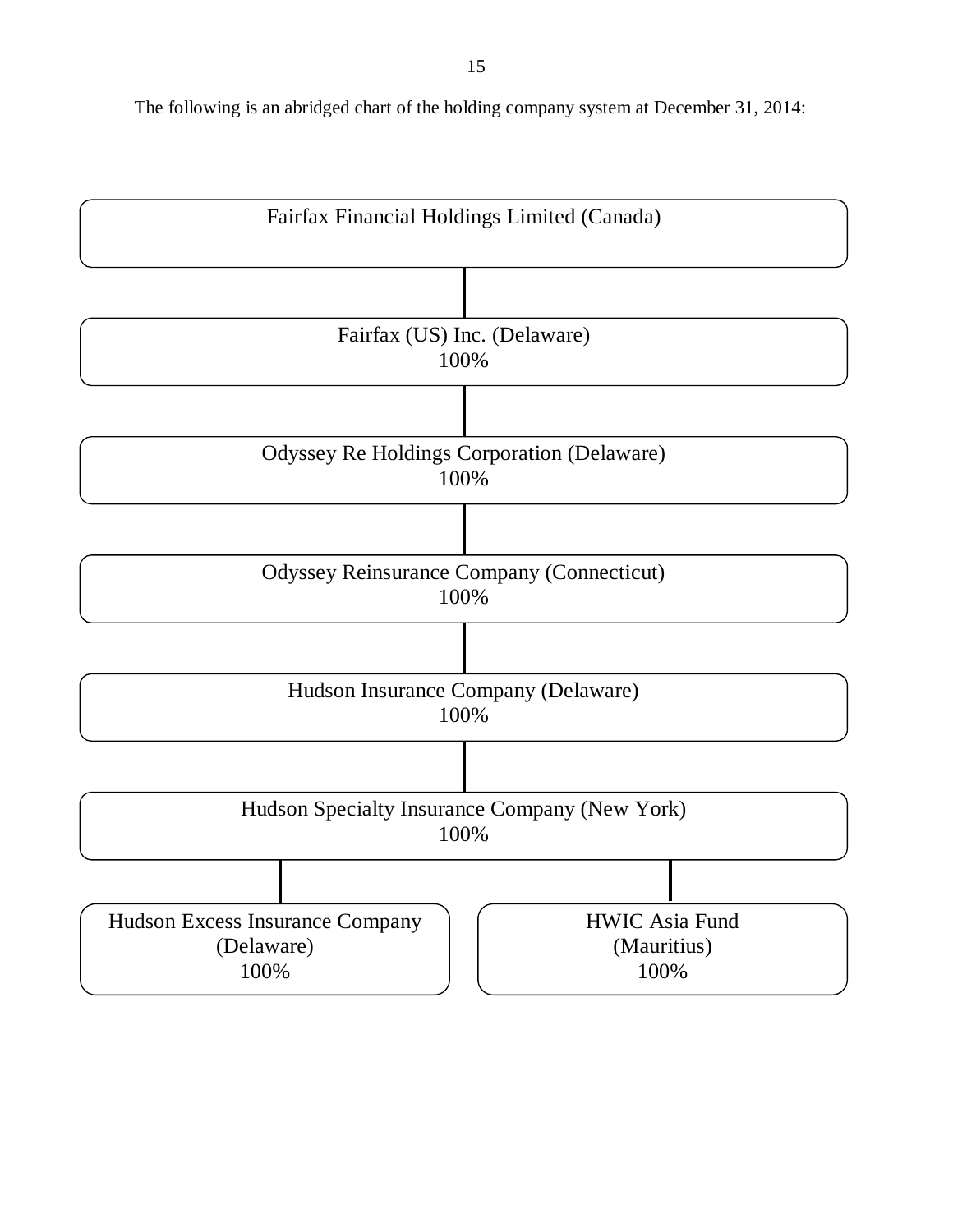of its holding company system: On December 31, 2014, the Company was party to the following agreements with other members

#### 1. Investment Agreement

 Investment Counsel Ltd. ("HW") and Fairfax Financial Holdings Limited ("FFH"). The agreement authorizes HW and FFH jointly to manage and administer the Company's investment accounts. The investment agreement was approved by the Department pursuant to Section 1505(d) of the New York Insurance Law. Effective October 28, 2003, the Company entered an investment agreement with Hamblin Watsa

#### 2. Inter-Company Tax Allocation Agreement

 Odyssey Re Holdings Corp. ("ORH"). Pursuant to the agreement, the Company shall be included in the consolidated federal income tax return of ORH and its affiliates. The tax liability or refund under the agreement represents the amount the Company would pay or receive if it had filed a separate return with the Internal Revenue Service. The tax allocation agreement was approved by the Department pursuant to Section 1505(d) of the New York Insurance Law. Effective October 28, 2003, the Company entered a tax allocation agreement with its parent,

#### 3. Tax Services Agreement

 Effective October 28, 2003, the Company entered a tax services agreement with Fairfax (US) Inc. The agreement authorizes Fairfax (US) Inc. to provide tax consulting and tax return preparation service to the Company. The tax services agreement was approved by the Department pursuant to Section 1505(d) of the New York Insurance Law.

#### 4. Program Administrator Agreement

 Effective January 1, 2007, the Company entered a program administrator agreement with Napa River Insurance Services, Inc. ("NRIS"). Pursuant to the agreement, the Company appoints NRIS as its general agent, in the state of California, to underwrite, issue and deliver insurance policies or contracts of business known by both parties as the California Healthcare Liability Program. The program administrator agreement was approved by the Department pursuant to Section 1505(d) of the New York Insurance Law.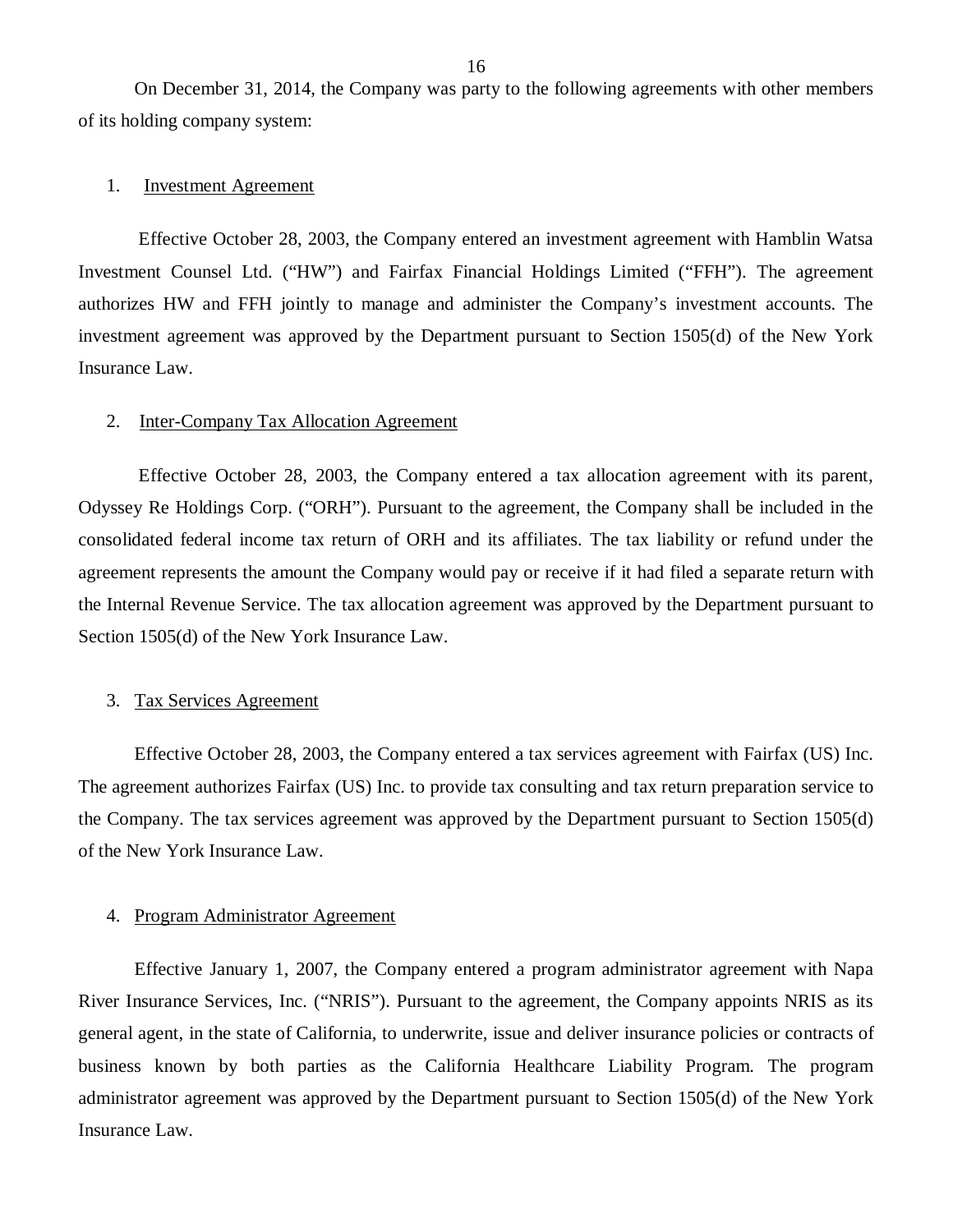#### 5. Expense Sharing Agreement

 Effective November 1, 2008, the Company entered an expense sharing agreement with Odyssey Reinsurance Company ("ORC"), formerly Odyssey America Reinsurance Corporation. Pursuant to the agreement, ORC shall provide the Company office space and management services, including, but not limited to, underwriting, actuarial, claims, accounting, financial, legal, personnel, data processing services and treasury. It requires that expenses should be allocated in a fair, reasonable and consistent manner according to New York Department Regulation 30. The expense sharing agreement was approved by the Department pursuant to Section 1505(d) of the New York Insurance Law.

#### 6. Underwriting Management Services and Cost Sharing Agreement

 Effective, June 1, 2014, the Company entered an underwriting management services and cost sharing agreement with United States Fire Insurance Company ("USF"). Pursuant to the agreement, USF shall provide certain underwriting, policy service and administrative services to the Company relating to the runoff of certain policies of environmental liability insurance. The underwriting management service and cost sharing agreement was approved by the Department pursuant to Section 1505(d) of the New York Insurance Law.

#### 7. Master Administrative Services Agreement

 Effective July 30, 2014, the Company entered a master administrative services agreement with its affiliates, which are part of the Fairfax Holdings Group. Pursuant to the agreement, the Company agrees to provide to and accept, from the other parties, certain administrative and general services and facilities subject to such guidelines, procedures and limitations as may be duly established and approved by the Board of Directors of the receiving party. The services include, but not limited to, accounting, underwriting, claims, reinsurance, actuarial, legal and human resources. The master administrative services agreement was approved by the Department pursuant to Section 1505(d) of the New York Insurance Law.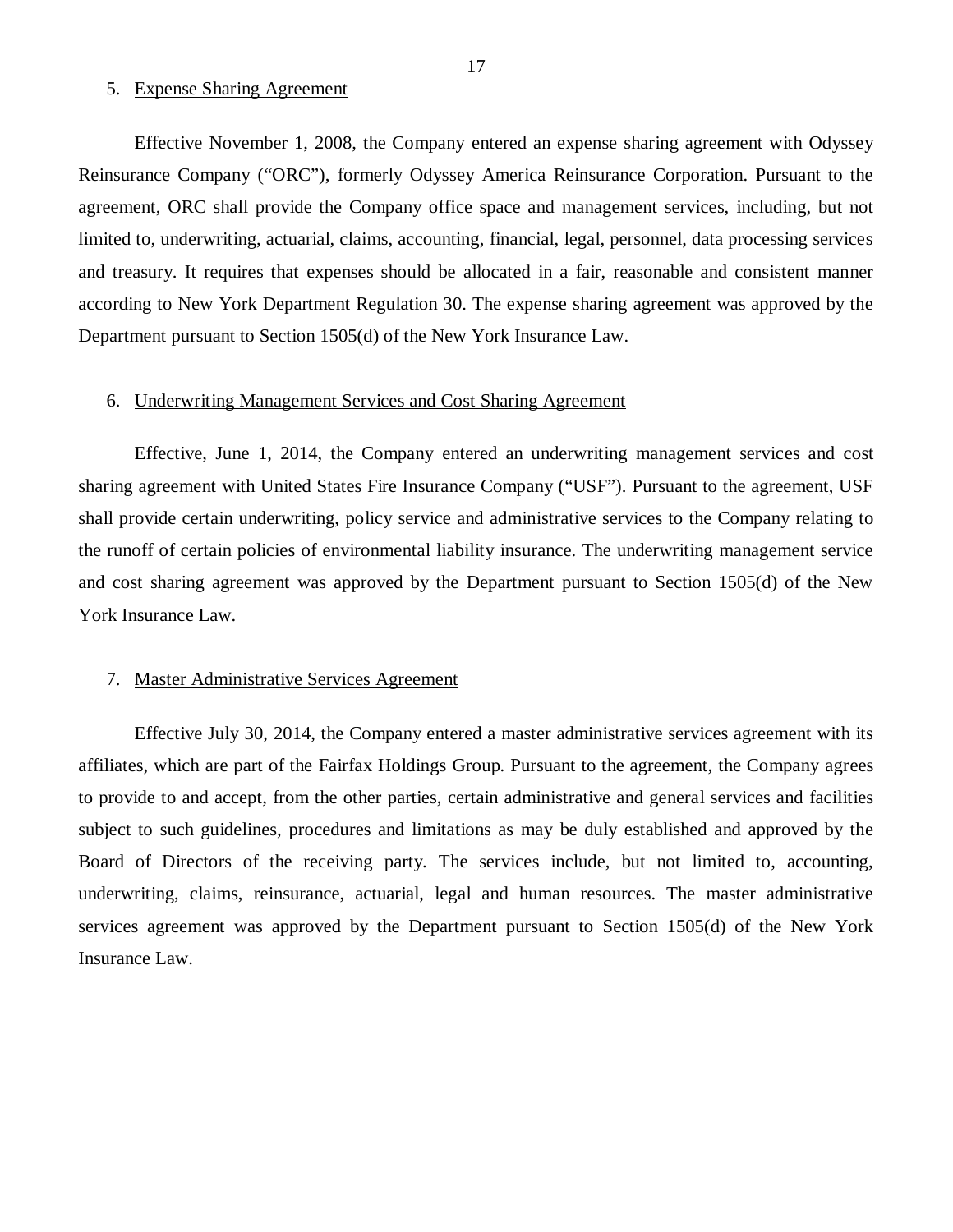# E. Significant Operating Ratios

The following ratios have been computed as of December 31, 2014, based upon the results of this examination:

| Net premiums written to surplus as regards policyholders                               | 34%   |
|----------------------------------------------------------------------------------------|-------|
| Liabilities to liquid assets (cash and invested assets less investments in affiliates) | 64%   |
| Premiums in course of collection to surplus as regards policyholders                   | $0\%$ |

 Information System of the National Association of Insurance Commissioners. All of the above ratios fall within the benchmark ranges set forth in the Insurance Regulatory

 The underwriting ratios presented below are on an earned/incurred basis and encompass the four-year period covered by this examination:

|                                              | Amounts       | Ratios  |
|----------------------------------------------|---------------|---------|
| Losses and loss adjustment expenses incurred | \$111,016,801 | 68.60%  |
| Other underwriting expenses incurred         | 20,730,260    | 12.80   |
| Net underwriting gain                        | 30,095,535    | 18.60   |
|                                              |               |         |
| Premiums earned                              | \$161,842,596 | 100.00% |
|                                              |               |         |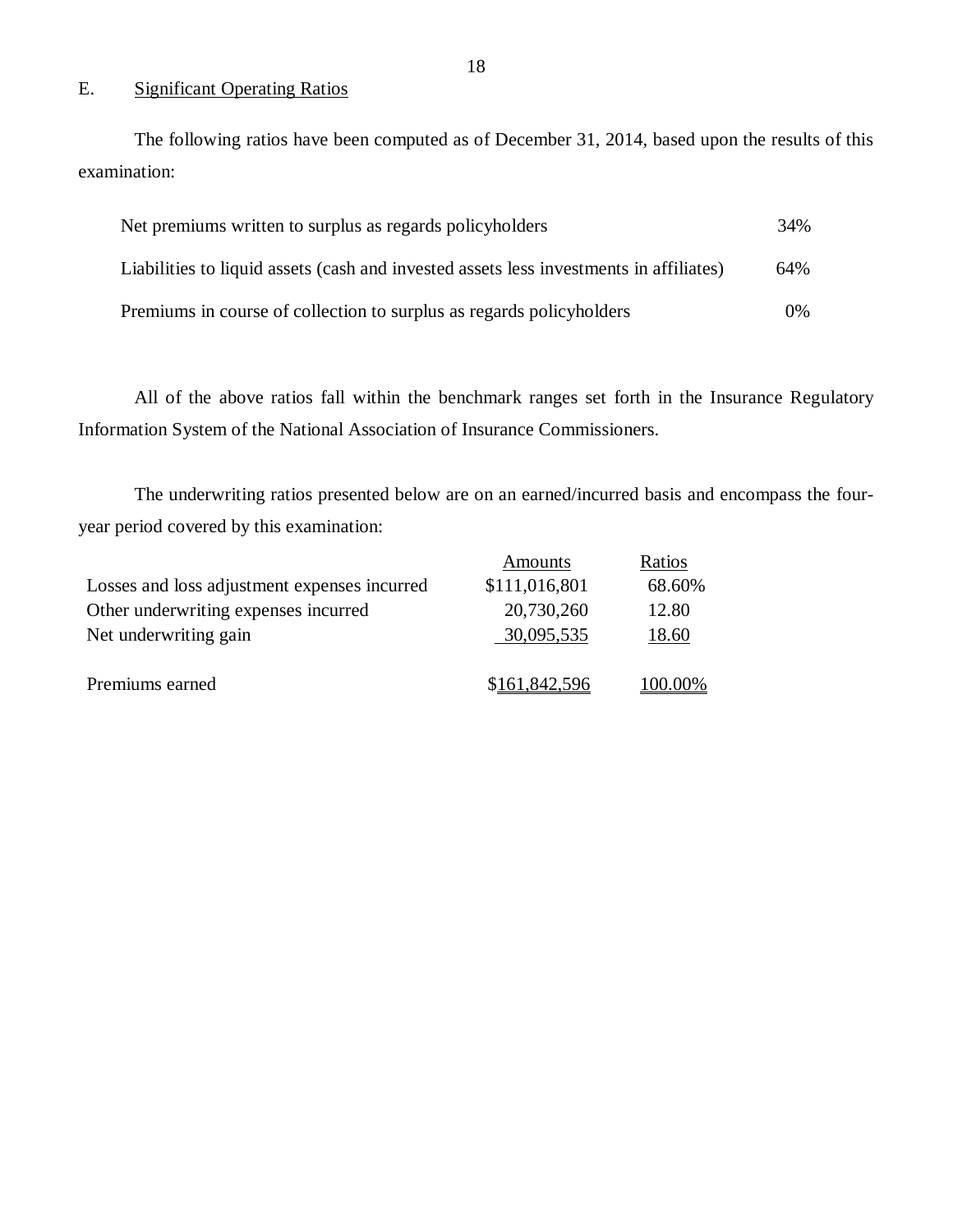# **3. FINANCIAL STATEMENTS**

#### A. **Balance Sheet**

 2014 as reported by the Company. There were no adjustments made to the Company's filed balance sheet as a result of this examination. The following shows the assets, liabilities and surplus as regards policyholders as of December 31,

| Assets                                                          | Assets        | <b>Assets Not</b><br>Admitted | Net Admitted<br>Assets |
|-----------------------------------------------------------------|---------------|-------------------------------|------------------------|
|                                                                 |               |                               |                        |
| <b>Bonds</b>                                                    | \$222,303,606 |                               | \$222,303,606          |
| Preferred stocks                                                | 3,492,163     |                               | 3,492,163              |
| Common stocks                                                   | 64,815,066    |                               | 64,815,066             |
| Cash, cash equivalents and short-term investments               | 23,990,645    |                               | 23,990,645             |
| Investment income due and accrued                               | 3,270,317     |                               | 3,270,317              |
| Uncollected premiums and agents' balances in the course of      |               |                               |                        |
| collection                                                      | 6,238,990     | 5,535,810                     | 703,180                |
| Deferred premiums, agents' balances and installments booked but |               |                               |                        |
| deferred and not yet due                                        | 16,762,822    |                               | 16,762,822             |
| Amounts recoverable from reinsurers                             | 13,352,354    |                               | 13,352,354             |
| Current federal and foreign income tax recoverable and interest |               |                               |                        |
| thereon                                                         | 1,141,937     |                               | 1,141,937              |
| Net deferred tax asset                                          | 7,662,937     | 1,036,455                     | 6,626,482              |
| Electronic data processing equipment and software               | 801,764       | 781,423                       | 20,341                 |
| Loss clearing                                                   | 10,430,484    |                               | 10,430,484             |
| Intangible asset                                                | 1,534,108     | 1,534,108                     |                        |
| Miscellaneous receivable                                        | 61,209        | 61,209                        |                        |
| Other assets                                                    | 1,905         | 1,905                         |                        |
|                                                                 |               |                               |                        |
| Total assets                                                    | \$375,860,307 | \$8,950,910                   | \$366,909,397          |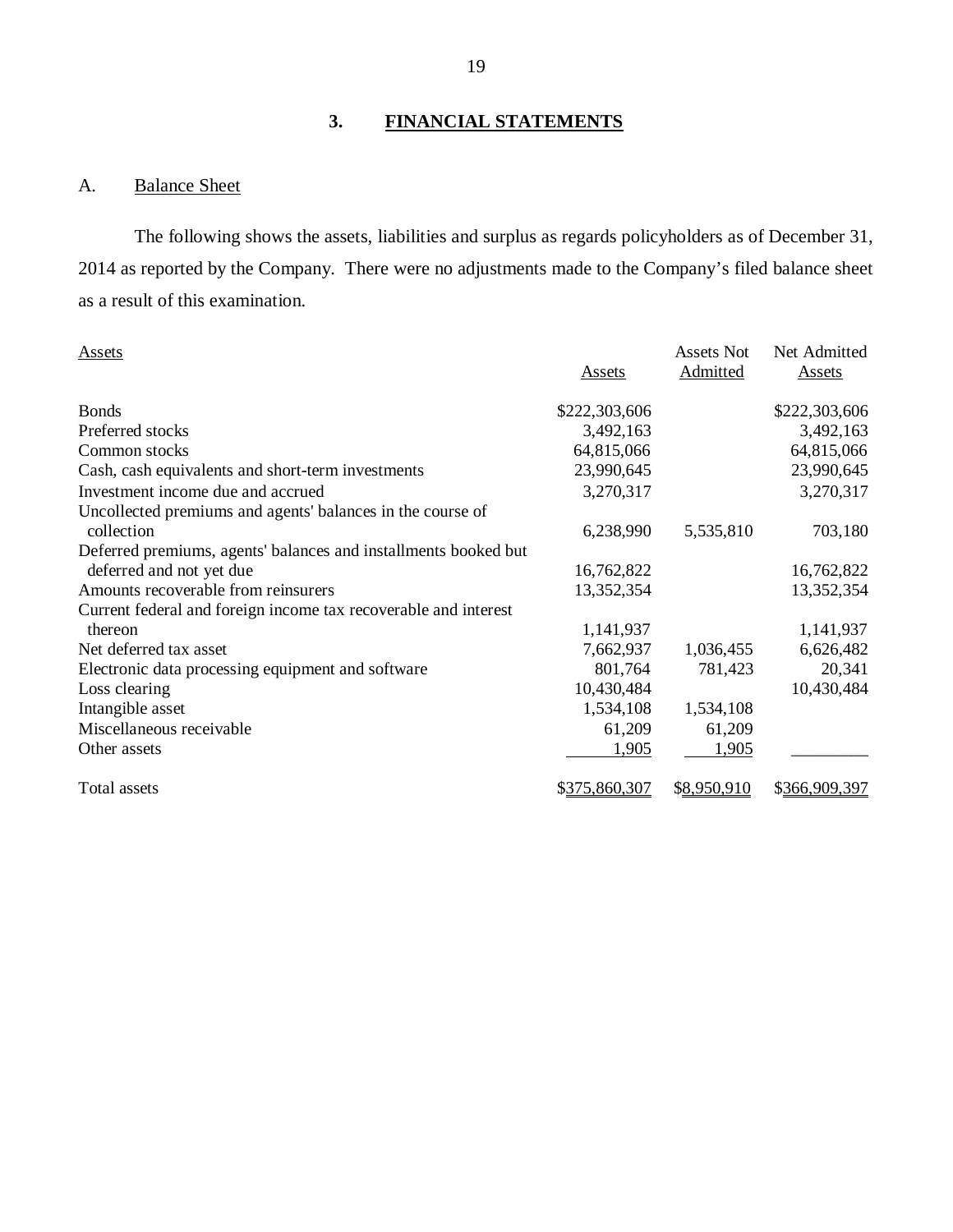|  | Liabilities, Surplus and Other Funds |  |  |  |
|--|--------------------------------------|--|--|--|
|--|--------------------------------------|--|--|--|

| Losses and loss adjustment expenses                            |                 | \$87,374,586  |
|----------------------------------------------------------------|-----------------|---------------|
| Other expenses (excluding taxes, licenses and fees)            |                 | 1,120,358     |
| Taxes, licenses and fees (excluding federal and foreign income |                 |               |
| taxes)                                                         |                 | 118,196       |
| Unearned premiums                                              |                 | 24,642,861    |
| Ceded reinsurance premiums payable (net of ceding              |                 |               |
| commissions)                                                   |                 | 48,272,500    |
| Amounts withheld or retained by company for account of         |                 |               |
| others                                                         |                 | 129,749       |
| Provision for reinsurance                                      |                 | 3,100,000     |
| Payable to parent, subsidiaries and affiliates                 |                 | 6,654,153     |
| Stat X/S ceded commission                                      |                 | 8,698,867     |
| <b>UML LPT</b> reserve                                         |                 | 19,590        |
| <b>Total liabilities</b>                                       |                 | \$180,130,860 |
|                                                                |                 |               |
| <b>Surplus and Other Funds</b>                                 |                 |               |
| Common capital stock                                           | 7,500,000<br>\$ |               |
| Gross paid in and contributed surplus                          | 33,500,000      |               |
| Unassigned funds (surplus)                                     | 145,778,537     |               |
| Surplus as regards policyholders                               |                 | 186,778,537   |
| Total liabilities, surplus and other funds                     |                 | \$366,909,397 |

Note: The examiner is unaware of any potential exposure of the Company to any tax assessment and no liability has been established herein relative to such contingency.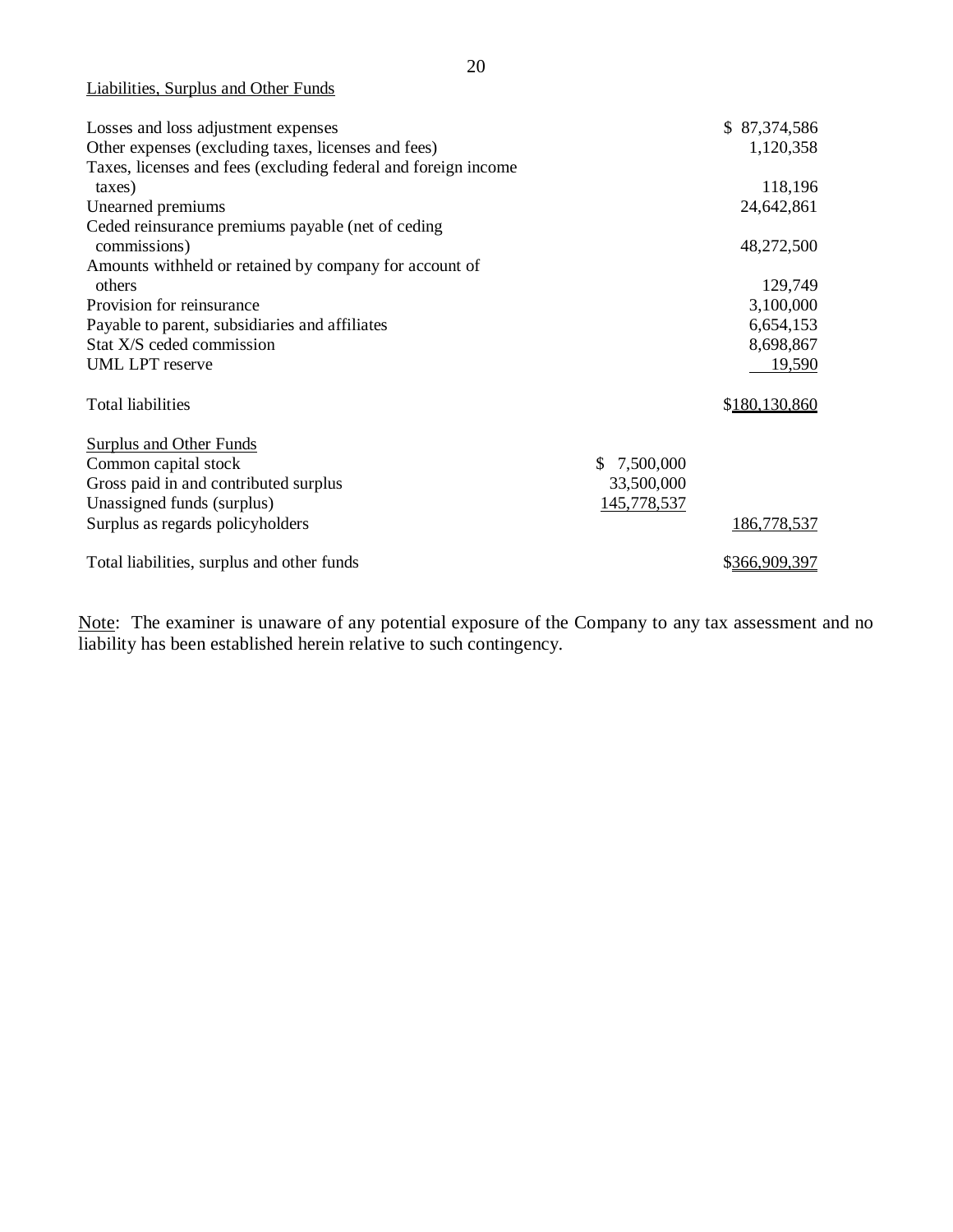#### <span id="page-22-0"></span>B. Statement of Income

 Net income, as reported by the Company, for the four-year examination period, January 1, 2011 through December 31, 2014, was \$49,255,587, as detailed as follows:

| <b>Underwriting Income</b>                                                                          |                             |               |
|-----------------------------------------------------------------------------------------------------|-----------------------------|---------------|
| Premiums earned                                                                                     |                             | \$161,842,596 |
| Deductions:<br>Losses and loss adjustment expenses incurred<br>Other underwriting expenses incurred | \$111,016,801<br>20,730,260 |               |
| Total underwriting deductions                                                                       |                             | 131,747,061   |
| Net underwriting gain                                                                               |                             | \$30,095,535  |
| <b>Investment Income</b>                                                                            |                             |               |
| Net investment income earned<br>Net realized capital gain                                           | \$36,356,373<br>1,612,419   |               |
| Net investment gain                                                                                 |                             | 37,968,792    |
| Other Income                                                                                        |                             |               |
| Aggregate write-ins for miscellaneous income                                                        | $$$ (3,314,445)             |               |
| Total other income                                                                                  |                             | (3,314,445)   |
| Net income before federal and foreign income taxes                                                  |                             | \$64,749,882  |
| Federal and foreign income taxes incurred                                                           |                             | 15,494,295    |
| Net income                                                                                          |                             | \$49,255,587  |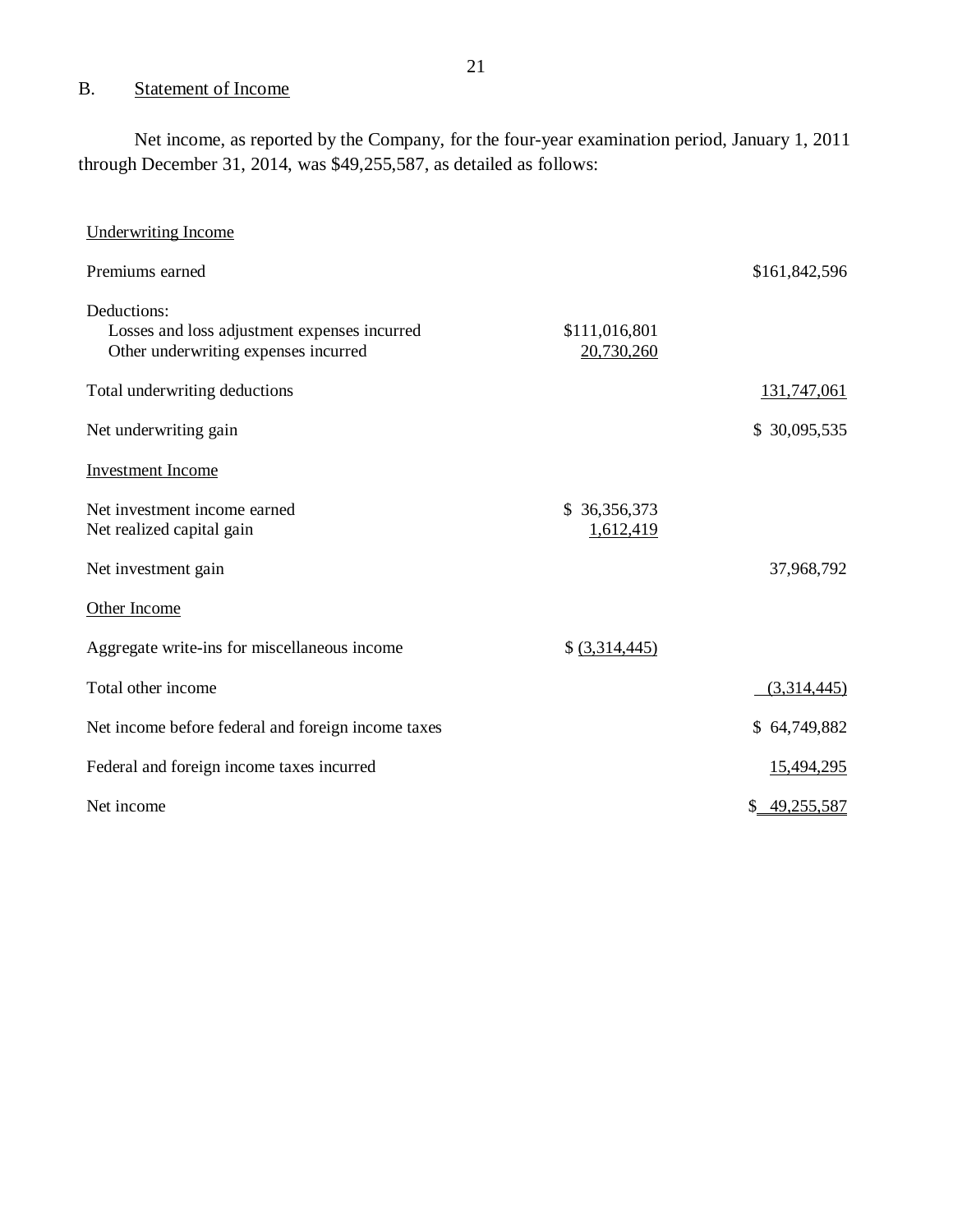#### $C$ . Capital and Surplus

 Surplus as regards policyholders increased \$55,573,245, as reported by the Company, during the four-year examination period January 1, 2011 through December 31, 2014, detailed as follows:

#### Surplus as regards policyholders per report on examination as of December 31, 2010 \$131,205,292

|                                                     | Gains in       | Losses in      |               |
|-----------------------------------------------------|----------------|----------------|---------------|
|                                                     | <b>Surplus</b> | <b>Surplus</b> |               |
| Net income                                          | \$49,255,587   |                |               |
| Net unrealized capital gains                        | 12,322,489     |                |               |
| Change in net deferred income tax                   | 2,345,002      |                |               |
| Change in non-admitted assets                       |                | 44,001         |               |
| Change in provision for reinsurance                 |                | 2,900,000      |               |
| Dividends to stockholders                           |                | 4,053,423      |               |
| Aggregate write-ins for gains and losses in surplus |                | 1,352,409      |               |
| Total gains and losses                              | \$63,923,078   | \$8,349,833    |               |
| Net increase in surplus                             |                |                | \$55,573,245  |
| Surplus as regards policyholders per report on      |                |                |               |
| examination as of December 31, 2014                 |                |                | \$186,778,537 |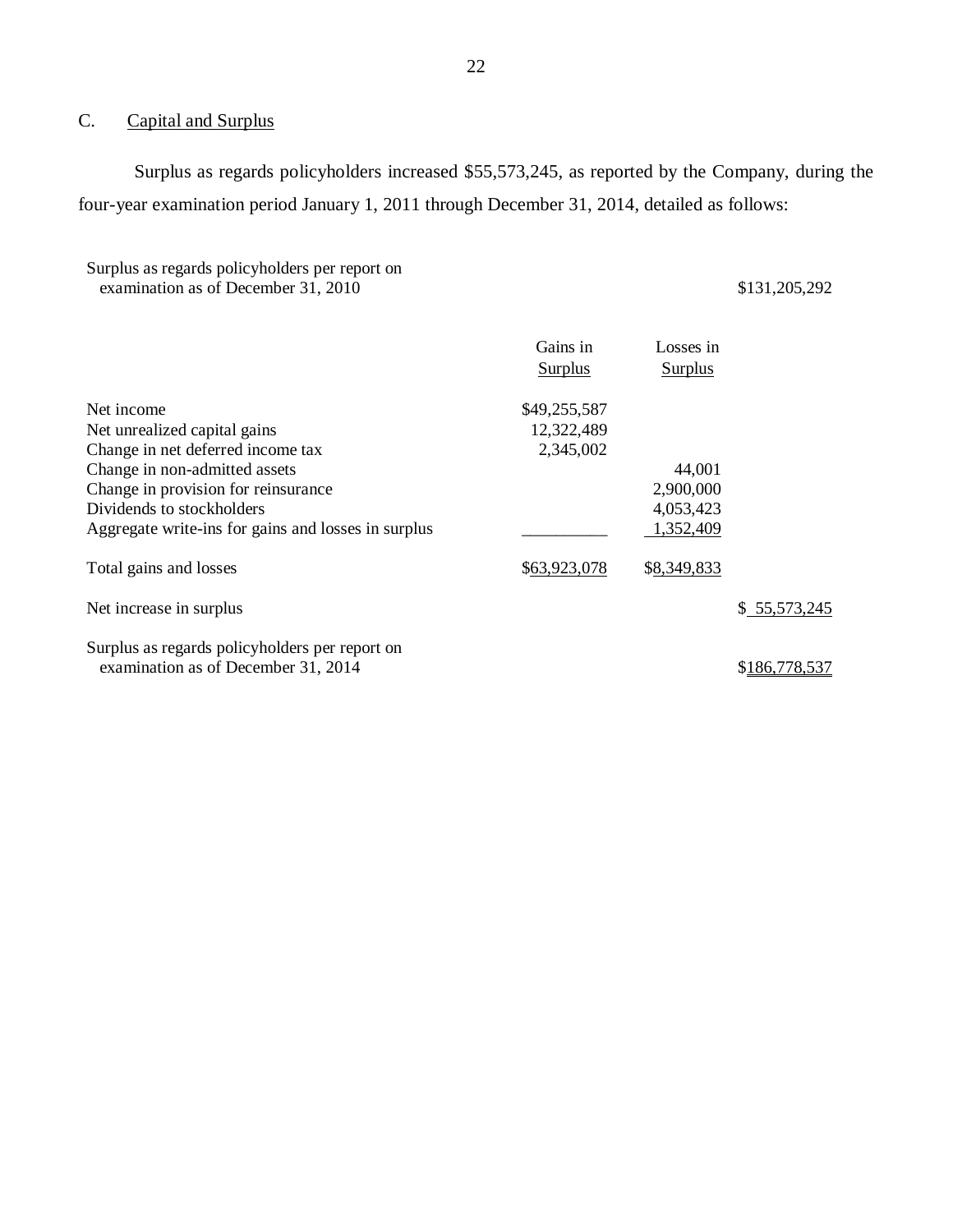# 23 **4. LOSSES AND LOSS ADJUSTMENT EXPENSES**

<span id="page-24-0"></span> reported by the Company as of December 31, 2014. The examination liability for the Company's loss and loss adjustment expenses is the same as

 The examination analysis of the loss and loss adjustment expense reserves was conducted in accordance with generally accepted actuarial principles and statutory accounting principles, including the NAIC Accounting Practices & Procedures Manual, Statement of Statutory Accounting Principle No. 55 ("SSAP No. 55").

 It is recommended that the Company's future actuarial reports include details of the actual versus expected analysis and the ULAE analysis.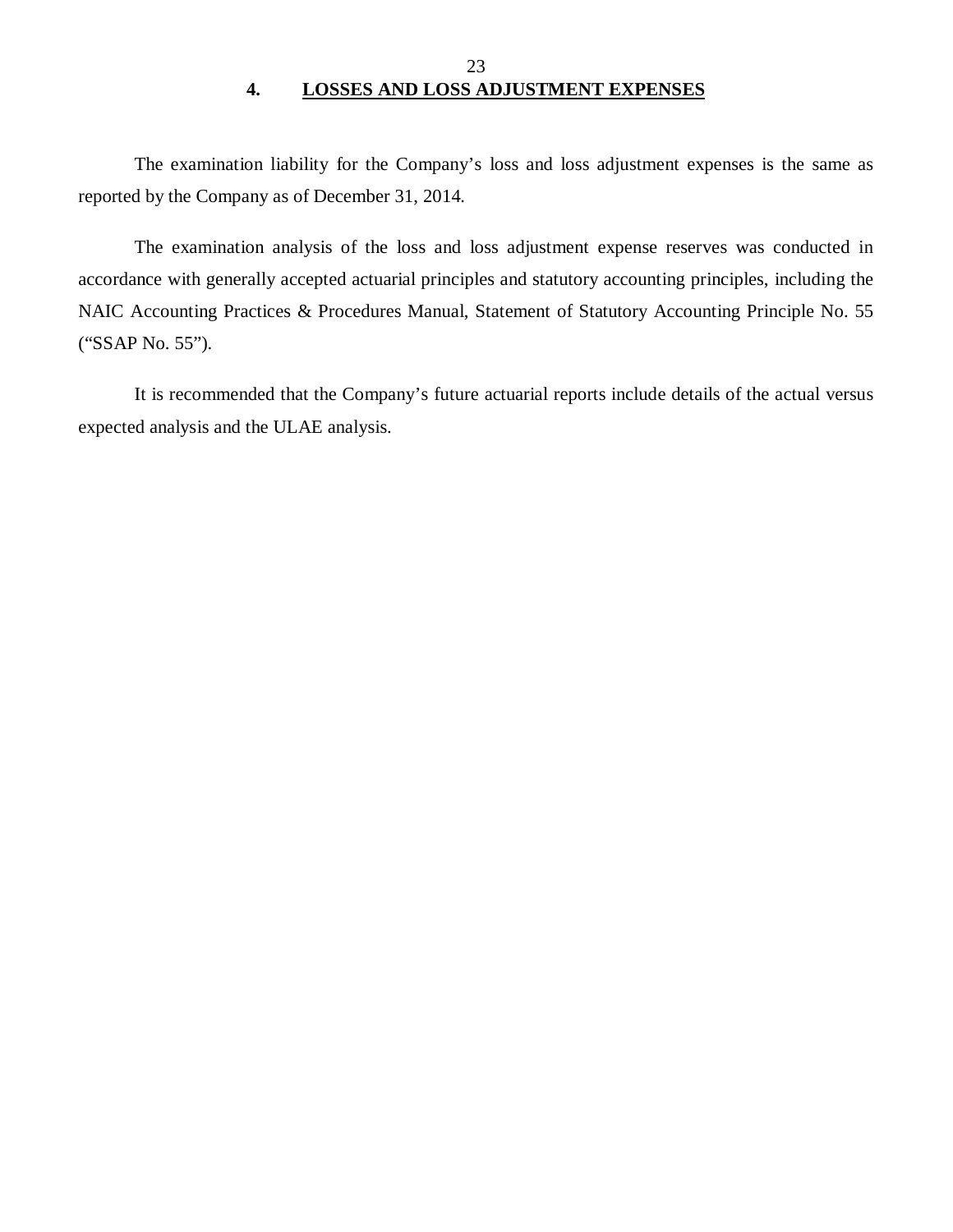#### 24

# **5. COMPLIANCE WITH PRIOR REPORT ON EXAMINATION**

 The prior report on examination contained four recommendations as follows (page numbers refer to the prior report):

#### PAGE NO. ITEM PAGE NO.

A. Management

quarterly meetings of its board of directors as stated in its by-laws and 5 maintain complete minutes of such proceedings. It is recommended that the Company convene regularly scheduled

The Company has complied with this recommendation.

## B. Accounts and Records

 i. It is recommended that the Company adhere to SSAP No. 6 in 16 determining its non-admitted agent's balance.

The Company has complied with this recommendation.

 ii. It is recommended that the Company establish an aging policy for program administrators to use policy effective date as due date to determine the non-admitted balance. 16

The Company has complied with this recommendation.

## C. Losses and Loss Adjustment Expenses

 It is recommended that the Company adhere to NAIC annual statement instructions by reporting earned premiums and losses incurred from tail policies in the "Occurrence" sections of Schedule P for each respective line of business. 20

The Company has complied with this recommendation.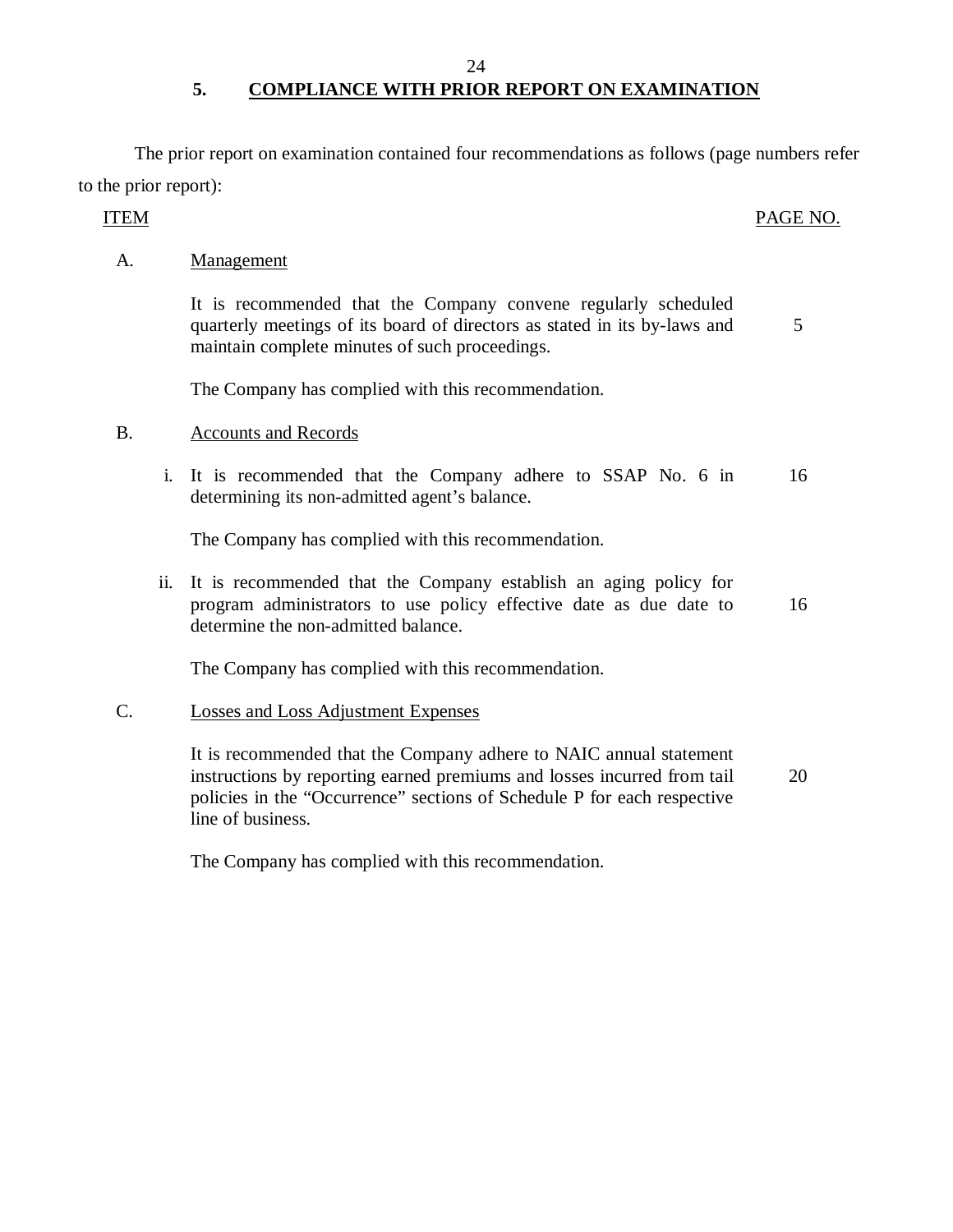#### 25

# **6. SUMMARY OF COMMENTS AND RECOMMENDATIONS**

# <span id="page-26-0"></span>ITEM PAGE NO.

# A. Description of Company

 1505(c) and submit to the Department for approval all transactions meeting the thresholds of Section 1608(d) and 1505(c) of the New York Insurance Law. 4 It is recommended that the Company comply with Sections 1608(d) and

# B. Losses and Loss Adjustment Expenses

 It is recommended that the Company's future actuarial reports include 23 details of the actual versus expected analysis and the ULAE analysis